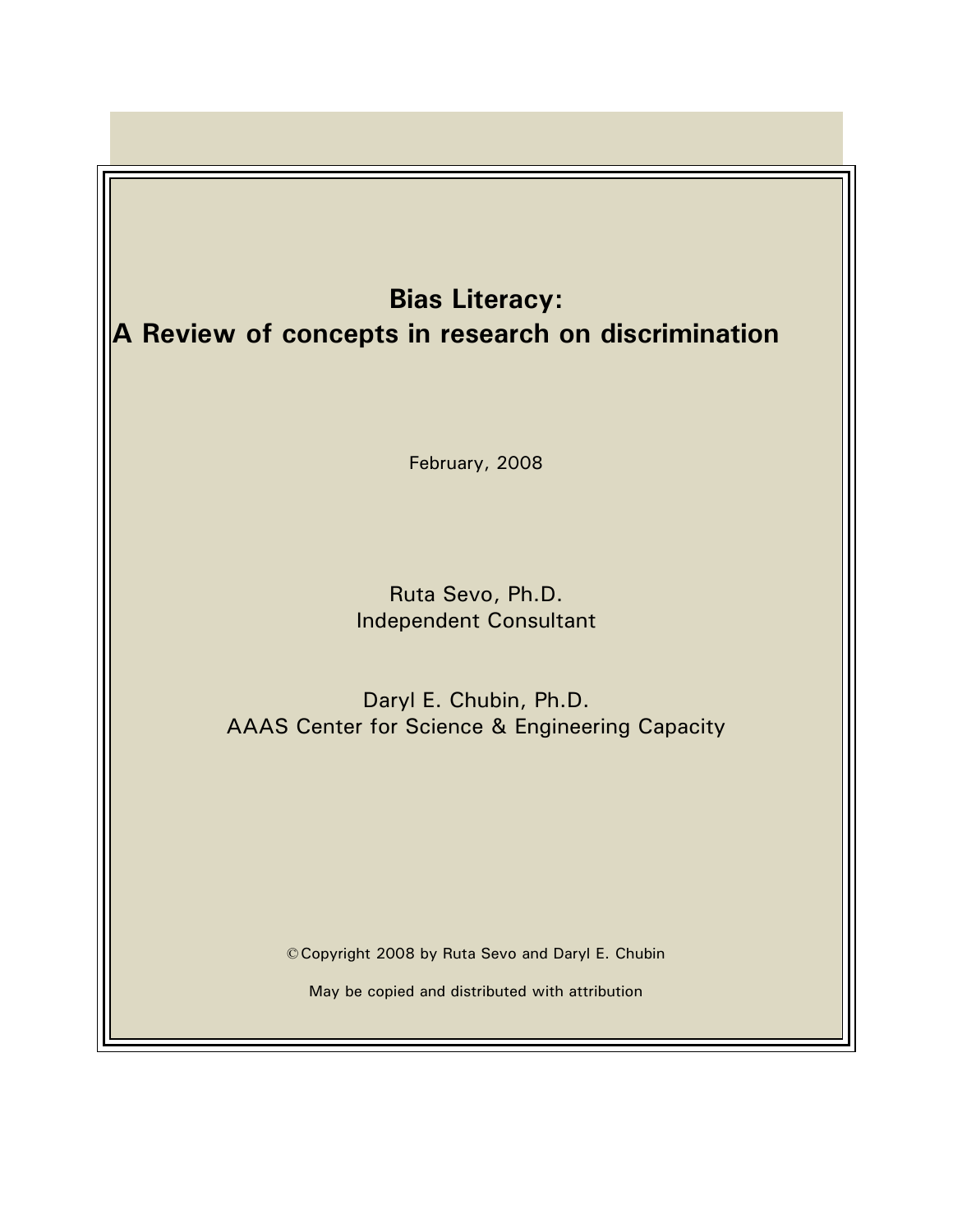## Abstract

The paper offers a quick digest of the evidence for discrimination, especially with reference to women in science and engineering. It explains common terminology and lists relevant legislation and national policy initiatives. The paper summarizes the difference between tradition and bias, conscious and unconscious discrimination, overt and covert discrimination, and personal versus institution bias. Drawing on research in psychology and social science, it summarizes core concepts including: gender schema, accumulative advantage, stereotype threat, implicit bias, glass ceiling, mommy track, occupational segregation, statistical profiling, climate study, and the value of diversity in learning. A short section lists some national and international approaches to measuring whether discrimination is occurring and how improvements are benchmarked. There is a list of major organizations working for diversity, with links. The paper is a short tour for people new to the topic, especially education practitioners, policy people, and individuals who participate in the discourse on discrimination but typically do not read the whole gamut of social science research literature. Many of the concepts are more fully described in the recent national report Beyond Bias and Barriers (2007), which inspired this "literacy" effort.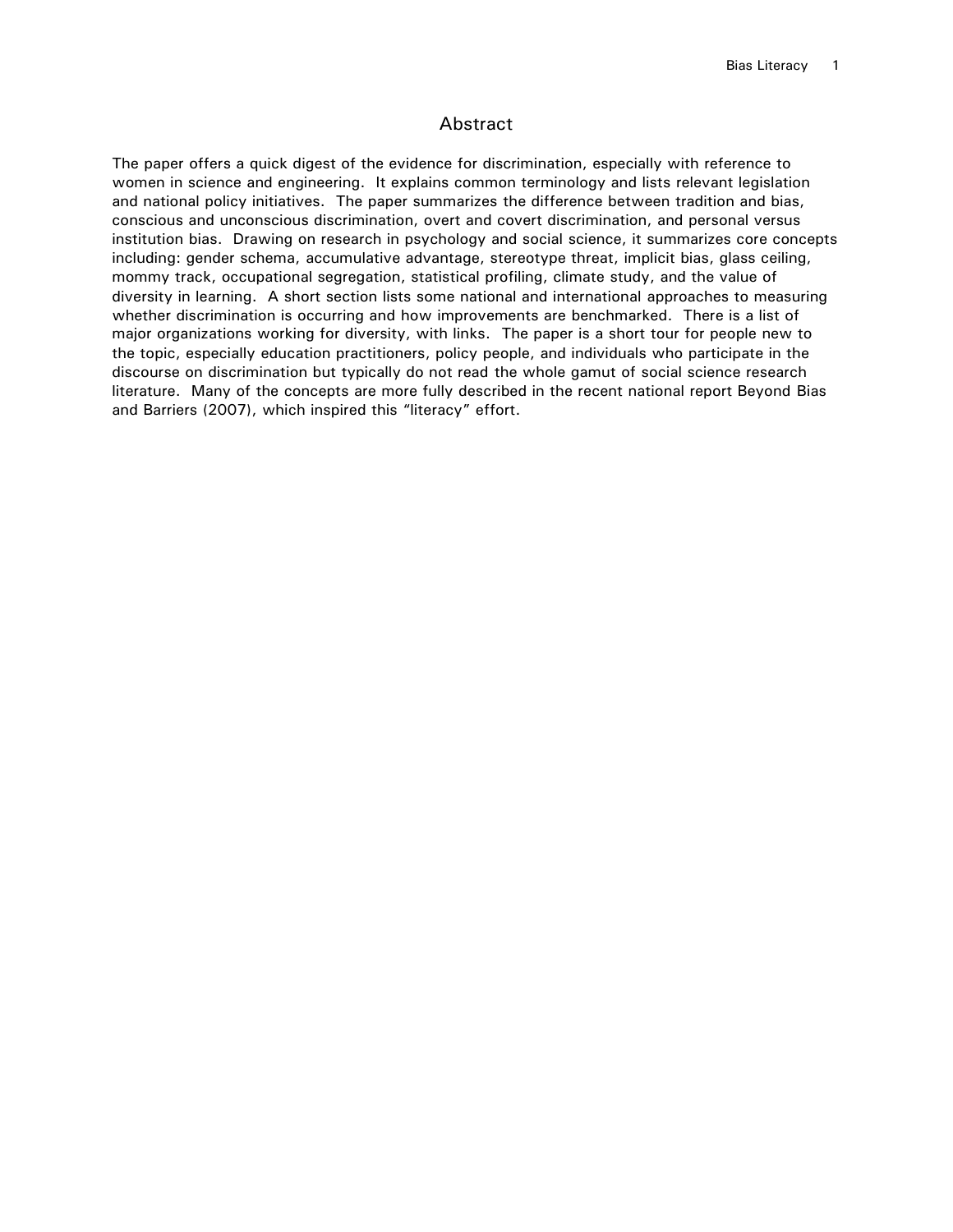## **Literacy**

The idea of literacy is applied to many types of knowledge and skills. For example, you can be considered literate in reading and writing, in finance, computers/technology, information, health, and religion. Literacy can refer to basic competencies in daily life: "Know how to scramble eggs." It can refer to basic competencies in specialized professions: media, mathematics, technology, culture, science, or economics.

The common gist about literacy is that it is a way to isolate a knowledge domain and give us measures for basic competency. Usually the idea of literacy includes: a vocabulary, the facility to converse about widely shared ideas and facts, the ability to recognize issues and problems that arise, the basis to question and to explore, knowing how the literacy impacts every-day and work life, and knowing how to use it to understand or solve problems in your personal and professional life.

Who dictates what it is to be literate? In school settings, there are groups who set educational standards. In trades and professions, there can be standards for the certification of people who prepare to work in a field.

Typically, what we consider to be competent, knowledgeable, and skilled is less well-defined and often unexpressed. Literacy is a set of expectations for individual behavior (expression and action) among people who share a culture. The expectations are part of a social, workplace, or organizational culture – what any insider knows.

Bias Literacy is a timely construct because many individuals and organizations are engaged in understanding the problem of discrimination in society and in the workplace, but have not anchored their thinking in reflection and research on discrimination. When – in what contexts -- do we claim that someone is discriminating and is biased? How do we arrive at that assessment?

We also believe that literacy is the first step toward action on bias. This is not an intellectual exercise. Once we understand the dynamics and impacts of discrimination, we should understand what to do, and what others are doing successfully, in order to make bias transparent where it has been hidden or unacknowledged, and to control illegal bias. We are all victims of discrimination when our society or profession or group is built on a false sense of equity.

From the beginning of time, people have had to negotiate sharing resources in spite of their differences. Civilization is the process of organizing human activity into structures that allow us to flourish without mutual assassination or banishment, for the most part. Here, we use the enterprise of science and engineering as the social context from which to draw examples and research. We are concerned particularly with the extent to which women and minorities are treated with or without bias and discrimination in the American system of producing and employing scientists and engineers. We hope the dialog is improved by isolating the basics.

## **The Vocabulary**

There are a few key words and phrases that occur often in the discourse about discrimination.

**BIAS.** The definition of bias is inherently negative. It is to favor a view or group over others and to be unfair or partial to a view or a group. Regarding ethnicity, bias may be rooted in racism, which is to consider members of one race or group to be intrinsically superior to others. The *motive* for bias may be unconscious and unintended, however. Bias can be rooted in tradition or prejudice, such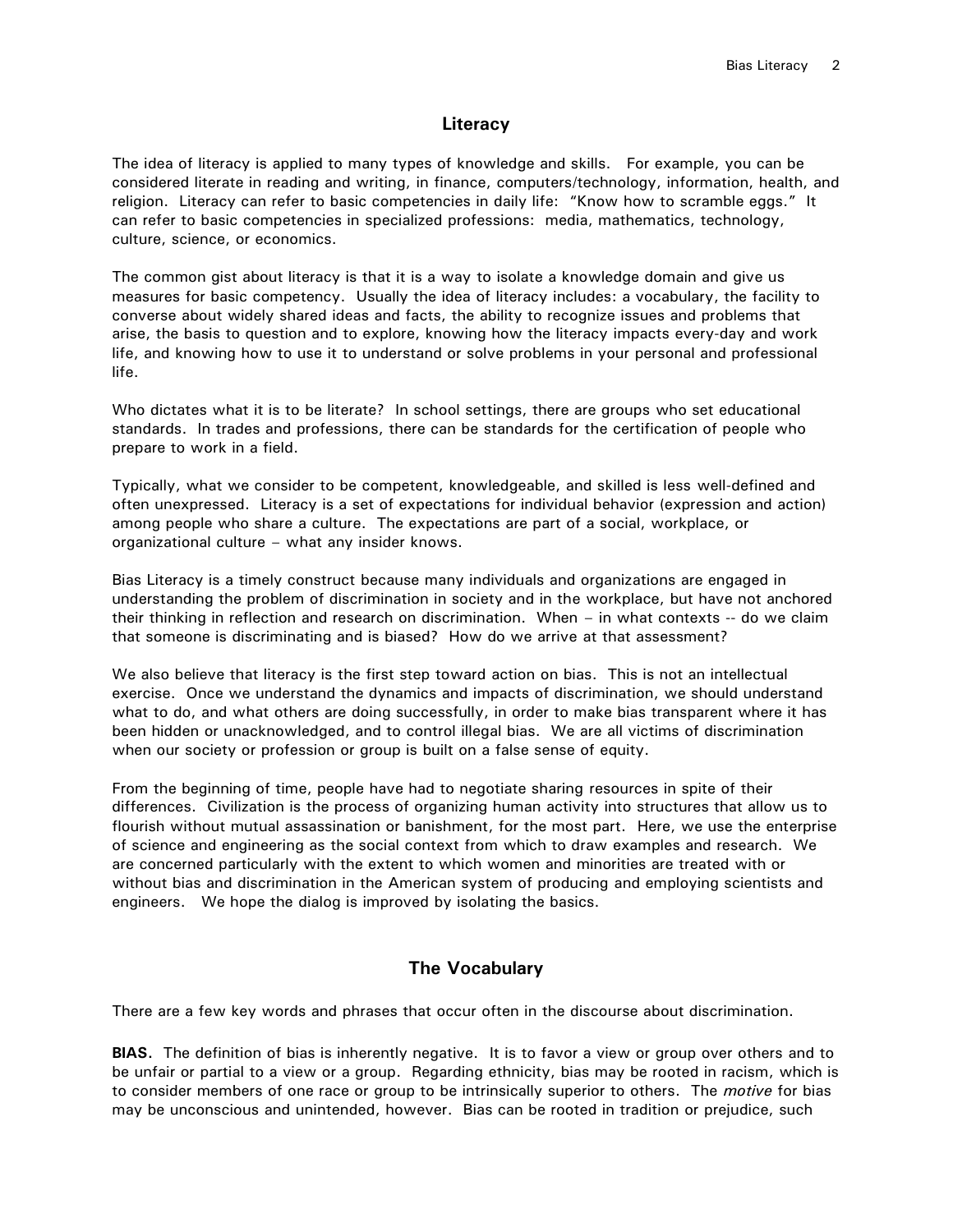that the socialization of children and new members encourages members of a group to be biased against members of another group. ("Asians are superior to whites." "Women do not have a brain for math.") Bias can also be unobservable. We discuss these dimensions in the next section.

**DISCRIMINATION.** "Discrimination" is a synonym for "discernment." It is not inherently negative to analyze differences among things or people, and to make distinctions. It is negative when it is acted upon: treating an individual based on a class or category – such as a stereotype or statistical profile – to the detriment of the individual. ("A woman who becomes a mother will lose interest in her scientific work.")

**PREJUDICE.** When a person holds or expresses an adverse, preconceived judgment or opinion about someone else, they are prejudiced. The meaning of the word emphasizes a lack of evidence, and a lack of interest in seeking evidence to sustain this attitude.

**BIGOTRY and MISOGYNY**. These two words are placed together because they both mean irrational suspicion or hatred of a particular group, race, or religion. The common aspect is hatred. Extreme prejudice and extreme discrimination are behind bigotry and misogyny. They imply not only a lack of information or a lack of sophistication, but deep emotional roots and conviction. ("No woman is going to get tenure here.")

**INTOLERANCE.** Intolerance is a version of bias and discrimination. It stands for the unwillingness to recognize and respect differences in others. There is not necessarily a feeling of superiority on the part of the intolerant person, but possibly a feeling of impatience, discomfort, or dislike (lighter versions of bigotry and misogyny).

**TO BE FAIR.** What does it mean to be without bias and without prejudice, and to be fair? *Social tolerance is the capacity to recognize different beliefs, practices, and life experience in others, and to respect others in spite of their difference from you. It means holding stereotypes at bay. It means letting the merits of an individual trump preconceived, unsubstantiated negative assumptions about the individual's group. It recognizes that an individual may not represent the group – especially not a gross statistical profile or reductionist view of a group.*

**SOCIAL JUSTICE**. The cause of social justice is about making society fair in its distribution of rewards and burdens. The "cause" is not necessarily rooted in some universal notion of what is fair, and how society should be made fair. Although everyone embarked on the mission of social justice feels a kinship and an affinity to a struggle, it pays to ask fellow-travelers which injustice is the target, and whether you agree on the methods for achieving a remedy. Sometimes the "movement" for equality on the basis of race is itself sexist, and the "movement" for equality on the basis of sex is racist. For example, our nation's Founders implicitly excluded "women" and "slaves" when they established the principle that "all men are created equal."

**RESEARCH.** Research is **a** systematic, controlled, and empirical investigation and process of inquiry. Its goal is to discover, interpret, or revise facts, events, behaviors, or theories, and to develop or contribute to credible, knowledge that can be generalized. A scientific method will often employ a hypothesis and the gathering of evidence to test or reject the hypothesis. Social science research may investigate the phenomenon of discrimination in society. Research on discrimination and characteristics of groups and their differences is *not the same as advocacy for social justice*.

**ADVOCACY and ACTIVISM.** Advocacy is the active support and promotion of an idea or a cause for the sake of changing public opinion, acceptance, and behavior, for example, the cause of social justice. Its methods of influence are wide and varied, ranging from public education, social marketing, and lobbying. Advocacy is inherently driven by values – notions of right and wrong.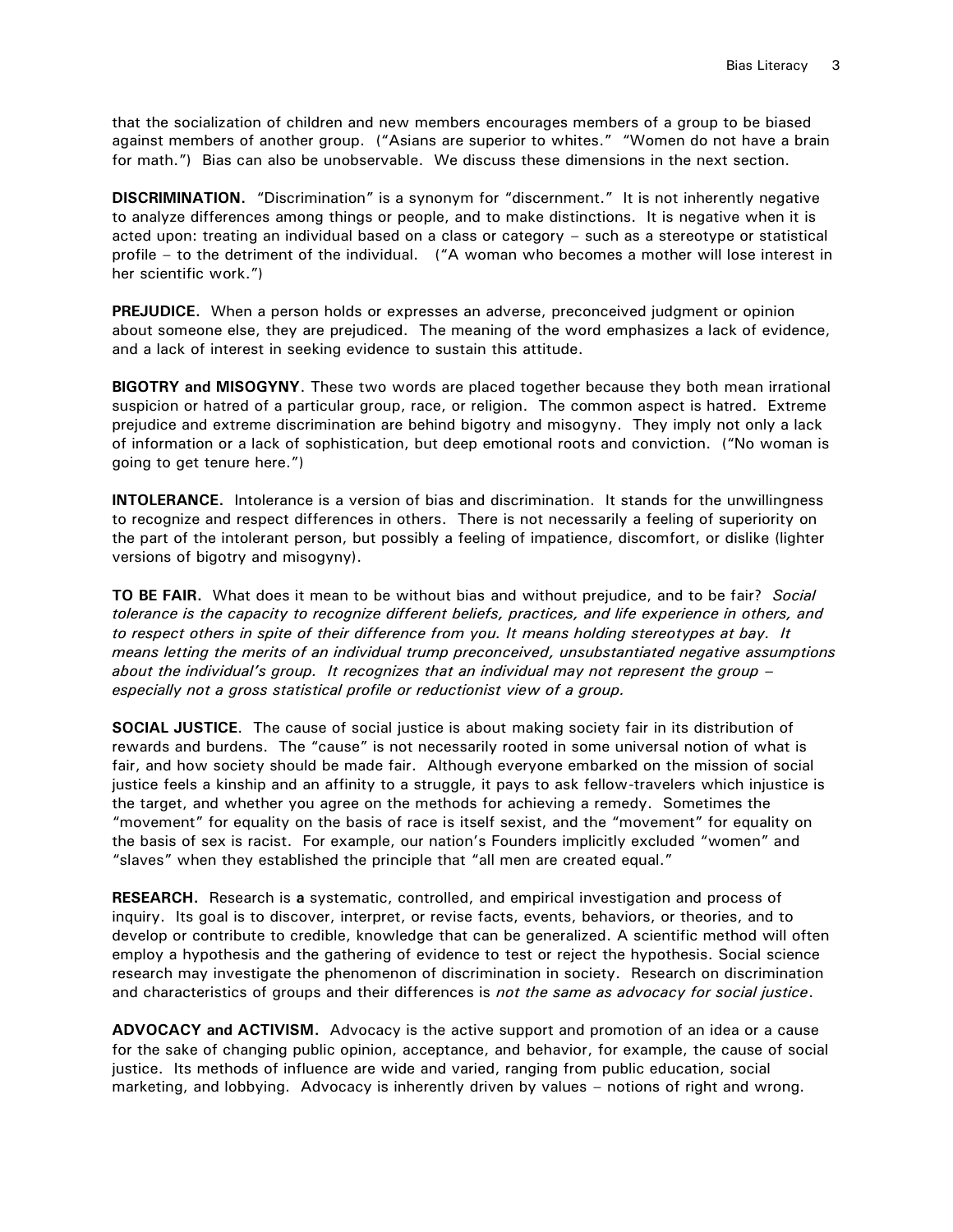Advocacy is not motivated by the same goals and constraints as research (that is, empirical investigation validated by expert judgment). Advocates may use research to make their case for an idea or a cause. ("Because X is true, Y is the right course of action.") Conversely, researchers may advocate for social change. ("X is true, and it is socially wrong or bad.") Advocates summarizing research may be biased (favoring a viewpoint) and selective (e.g., omitting contrary results) in making a "research-based" argument. Researchers may fail to be "scientific" in crossing the boundary toward advocacy for a particular social change. Many published articles on discrimination, especially in the media, confuse research and advocacy. A critical reader should ask themselves if a particular author is making a research case ("this is what we know about X") or whether the author is offering a prescription ("this is the way things should be"). Sometimes both appear in the same piece of writing.

**POLICY.** Policy is a commitment to achieve a valued objective. It may suggest details as to delegated actors, stakeholders, processes, and timetables. Public policy is synonymous with federal legislation and investment. Outside government, policies are more community-specific. For example, a university may hold the policy that "the faculty will be more diverse in 20 years." Leadership, resources, and detailed action plans are necessary to act on the policy. Since the objective is a subjective value, the process of deciding, supporting, and achieving the policy can be highly politicized.

**DIVERSITY.** The word represents the value on having the composition of a group, organization, or workforce reflect the distribution or composition of groups in the greater society and population, by race and ethnicity, gender, culture, disability, and other social differences. There are disputes about what constitutes sufficient diversity in a team, group, organization, etc. Diversity is a "problem" when groups are not represented to the extent that they "should be," given the customer base, the population base, and the society in which they exist. Some regard diversity as a condition to be improved (that is, a starting point), while others consider it a solution to a problem retarding achievement of an organization's goals (an end point).

**LAW.** A law is public policy that has been adopted as mandatory practice through a legislative process. It is a rule or body of rules of conduct given authority by a government. It is enforced by designated oversight or accountability agencies. For example, notions of "fairness" can be legislated, disputed and interpreted in courts, and enforced. Individuals or organizations that "break the law" can be punished.

## **When Is Bias Illegal?**

When a group of boys in school take over a scarce computer to engage their interests (educational or not), pushing girls aside, they are expressing a preference for each other's company and for the pleasure of sharing a passion with like-minded friends. When a white, middle-aged engineer teams with his white male peers on a project he is expressing a preference for collegiality, friendship, and familiarity in tackling the complexities and risks of his project in a socially comfortable environment.

Preferences in both contexts have consequences beyond the immediate situation. In the school setting, the lack of access to a computer may mean that girls do not learn as much as the boys. They are put at a disadvantage. They may be discouraged from using certain tools. They may associate the tools with a select, narrowly defined group (computer=boy thing). They may not enroll in technology classes because they find them unpleasant and unwelcoming. They may fail to develop skills that are foundational to advanced study and preparation for certain careers.

In the second case, the elite team is choosing not to seek out or enlist younger researchers or researchers who are not in the personal network of the group, though they may be more appropriate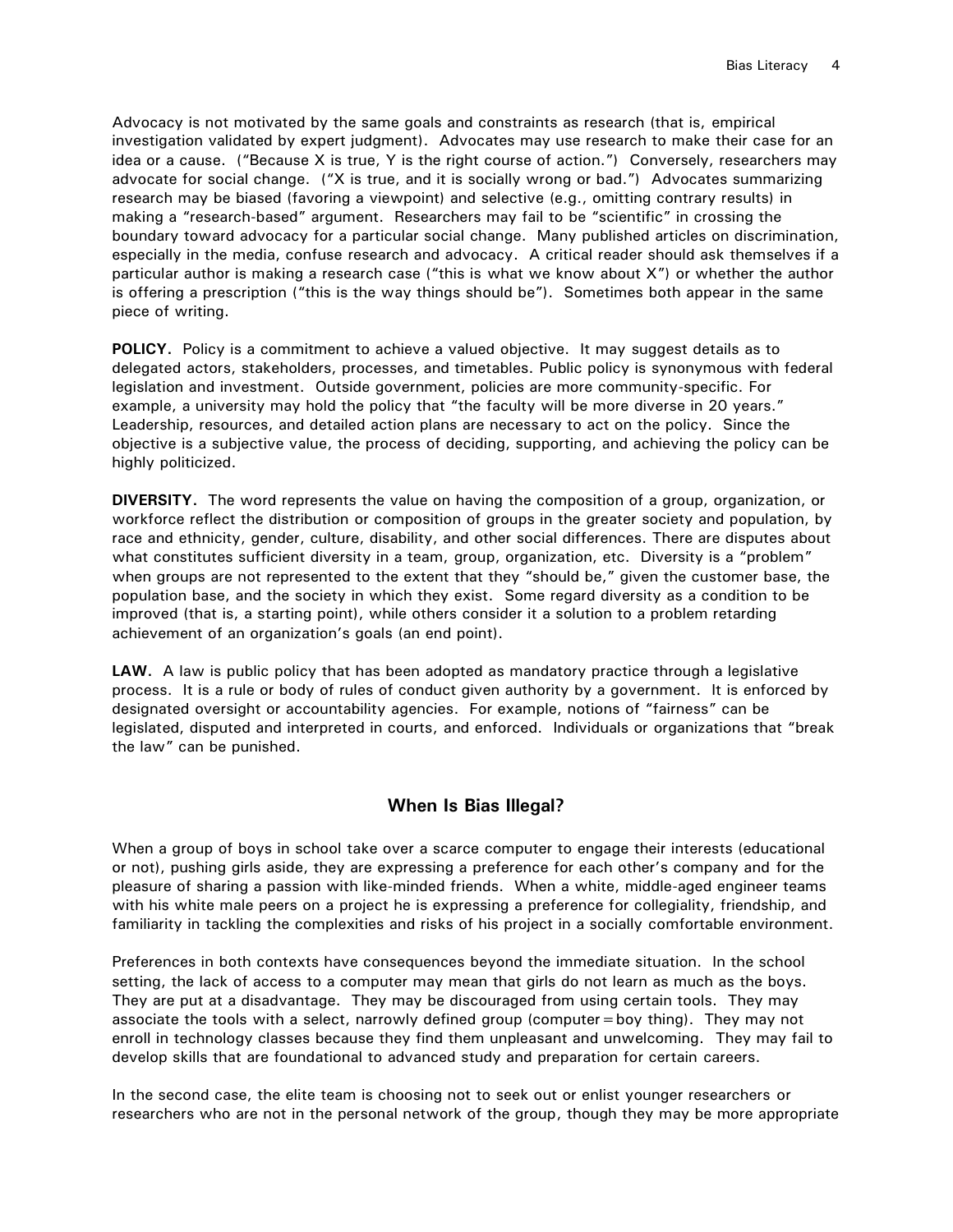to the project or offer needed expertise. They are placing a higher value on social comfort and familiarity over wider brain power and intellectual inputs, over the development of new talent, and over the extension of their network to a broader community.

Generally, we may subscribe to the principles that schools should "leave no child behind," that all kinds of students should be exposed to every feasible publicly funded educational experience, that the workforce needs the best minds and more people, especially in advanced science and engineering. The behaviors (on the part of the boys in school and their teachers; on the part of senior researchers and their administrators and funders) are not consistent with expressed values and national policy. The behaviors are unthinking, traditional, or uncontested. They are not technically illegal, unless they are part of a pattern of exclusion, and their impact adds up to measurable discrimination. They are merely unfortunate, lamentable, counter-productive – and maddening to the excluded.

**AMERICA'S CORE VALUES**. The United States Constitution expresses the fundamental values of our country. Use of the phrase "illegal bias or discrimination" is only meaningful with reference to our legal system. Other countries have not codified "fairness" to the same extent as the United States, nor in the same ways. Here is our statement of "truths we hold to be self-evident:"

"…all men are created equal." Declaration of Independence, 1776

We should not assume that other countries share our definitions of rights and privileges, nor enforce them in the same ways as in the U.S.

Here are legal constraints to exclusion and discrimination, as contained in:

- **Equal Pay Act of 1963.** Abolishes differential pay based on sex.
- **Civil Rights Act of 1964.** Title IV outlaws racial segregation in schools. Title VI prohibits employment discrimination on the basis of race, color, religion, sex or national origin and establishes the **Equal Employment Opportunity Commission** as enforcer.
- **Title IX of the Education Amendments of 1972**. "No person in the United States shall, on the basis of sex, be excluded from participation in, be denied the benefits of, or be subjected to discrimination under any educational program or activity receiving Federal financial assistance."
- **Americans With Disabilities Act of 1990.** Prohibits employers from discriminating against qualified individuals with disabilities in job application procedures, hiring, firing, advancement, compensation, job training, and other terms, conditions and privileges of employment.
- **Civil Rights Act of 1991.** Strengthens Federal civil rights laws. Title II set up the **Glass Ceiling Commission** to study discrimination (1991-1996).

Compliance with legal mandates can be soft. For 30 years, Title IX was applied mostly to the issues of inequitable provision of sports programs and sexual harassment in K-12 schools, though this law explicitly identifies neither "sports," sexual harassment, nor primary and secondary schools as its focus. There is room for interpretation as to whether a program that has few girls enrolled is designed to keep them away. With sports, the improved availability of high school programs and the provision of programs designed to appeal to girls led to a ten-fold increase in participation over 30 years. At the college level, the increase was 5-fold. (National Coalition for Women and Girls in Education, 2002, pp. 14-20; Blumenthal, 2005) Could the same be achieved in engineering? Other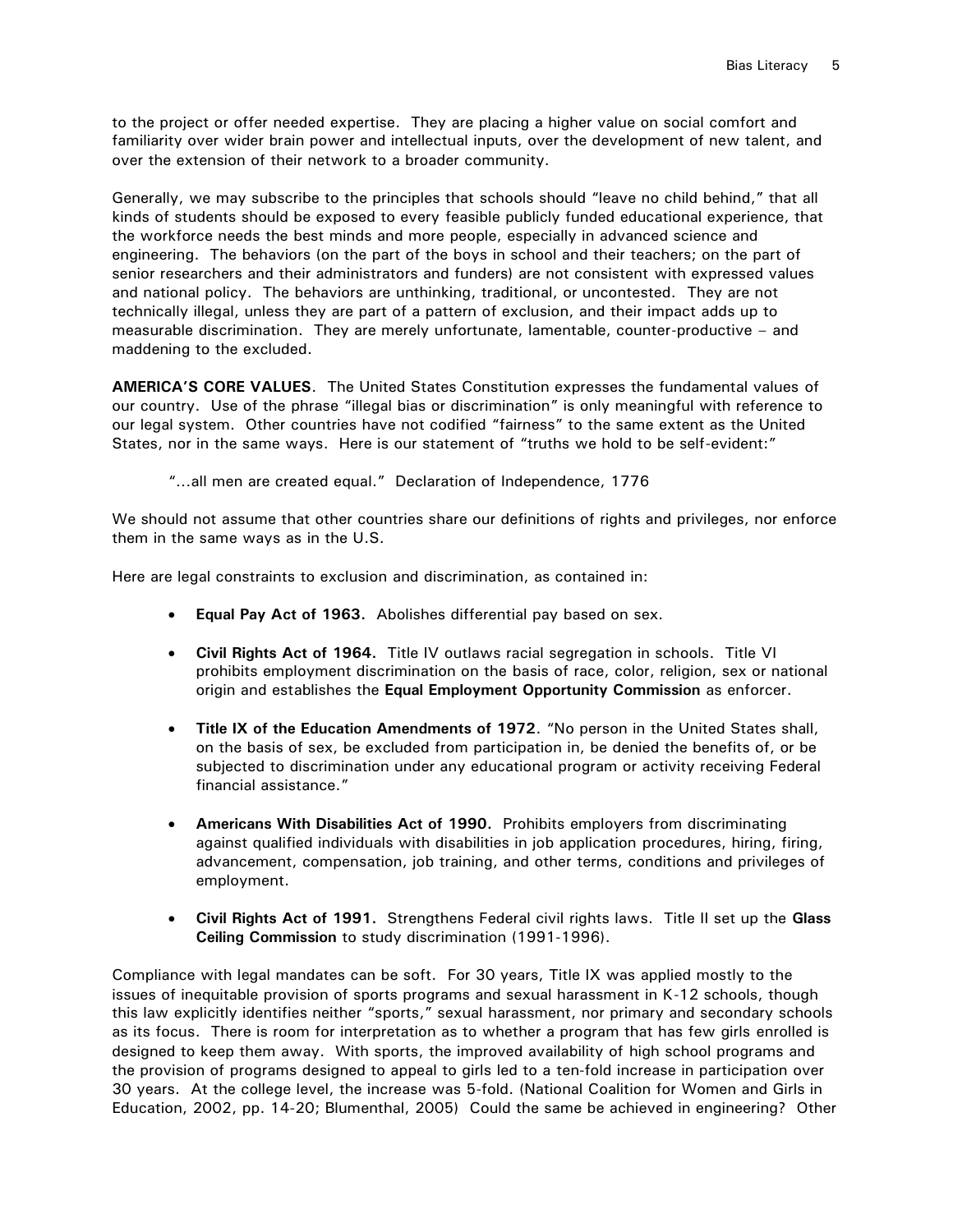countries have shown that there is nothing inherently "male" about engineering, for example. Why, then, the gender imbalance in participation?

The U.S. Department of Education Office for Civil Rights bears the responsibility for monitoring compliance with Title IX for the nation's schools, and the Office of Science and Technology Policy oversees the compliance among institutions funded by the federal research and development (R&D) agencies, including HHS (NIH), NASA, and NSF. In the case of compliance reviews in higher education, very little activity has been reported publicly.

There have been national policy initiatives to promote diversity and equity:

- **The Perkins Act of 1978** (reauthorization) required each state to hire a sex-equity coordinator to make the vocational training system more equitable. (However, it provided little funding and its reauthorization in 1998 eliminated endorsement of the position.)
- **The Equal Opportunities for Women and Minorities in Science and Technology Act of 1981.** States that it is U.S. policy and in the national interest to encourage all groups to participate in science and engineering. Mandated that the National Science Foundation report statistics on underrepresented groups and initiate a suite of programs to influence diversity in the science and engineering workforce. To this day, NSF is the only R&D agency with this mandate.
- **Commission on the Advancement of Women and Minorities in Science, Engineering, and Technology Development 1998**. A two-year congressional commission created to research and recommend ways to improve the recruitment, retention, and representation of women, under-represented minorities (namely, African Americans, Hispanic Americans, and American Indians), and persons with disabilities in science, engineering, and technology (SET) education and employment. A follow-up to what became known as the Morella Commission was a public-private partnership, BEST (Building Engineering and Science Talent) that published several reports in 2002-2004.
- **U.S. Government Accountability Office Report on Gender Issues 2004**. Found Title IX enforcement inadequate, especially pertaining to higher education in science and engineering, including at institutions with research funded by the U.S. Department of Energy and NSF.

Bias is illegal when members of society are denied access to resources and opportunities on the basis of their membership in a group subject to discrimination. They are disadvantaged and cannot participate in the benefits of the society or contribute equally. America values equal opportunity in education and employment. America needs the participation and contribution of its best talent.

## **Concepts**

## *Tradition Versus Bias*

The first college in the United States, Harvard, was founded in 1636. Only elite young men attended college at that time. Women and people of color (of any class) were excluded. Oberlin College was the first to admit women, in 1833, and the first to admit students of all races. This means that *traditionally*, for nearly 200 years in America's history, women and people of color did not have access to higher education. There was no legal mechanism in place to contest the tradition. The first women to get degrees found it hard to gain employment, as *traditionally,* they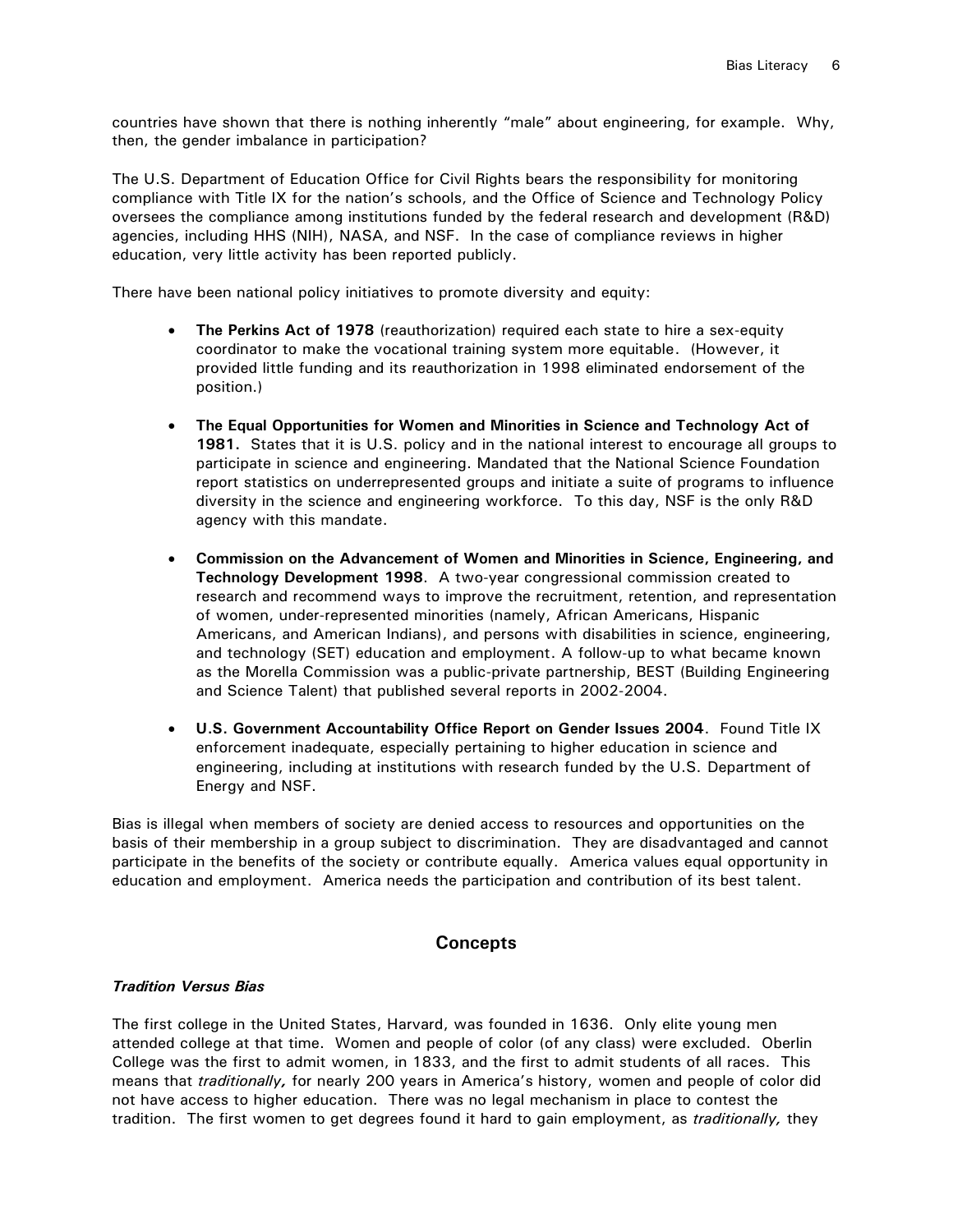were not welcome in the workplace. The early female and "colored" pioneers in higher education might have protested, but in those days, they did not sue in court.

Highly-rated institutions continued to exclude all women as late as 1970 (e.g., University of Virginia), to exclude them from certain fields of scientific study, and to deter them from graduate study in certain fields of science, such as physics and astronomy. Exclusion from certain fields of science in the 1960's partially explains the low numbers of women available to be nominated to the National Academy of Sciences until recently.

Once women entered the workforce in great numbers, there was social acceptance for the break with the traditional idea that "a woman's place is in the home." However, some occupations were considered more appropriate than others. The "helping" roles of nurse, secretary, primary school teacher, and assistant were generously open to women, due to a number of traditional assumptions: women were not primary income providers for families and did not need high pay; their salaries were disposable income; they were not building careers; they were not interested in power and leadership. Both men and women commonly held these views. There was great social pressure to conform to tradition. There was little public debate about assumptions, and little support for women who had other ideas about work and career. It is true that many women did not feel that they suffered bias, because they found satisfaction in their traditional role and in their conformity with the majority.

Regarding ethnicity, class, and sexual orientation:

Until the 1960s, the great majority of American college and universities were overwhelmingly white. Minority students were rarely seen; their cultural traditions were almost entirely excluded from both the formal curriculum and the informal campus culture. Many institutions sustained quotas on specific religious groups. Other campuses either excluded or subordinately women while virtually every institution denigrated homosexuality. For students from less privileged economic and/or cultural backgrounds, class was--and remains still—a difficult and often painful issue. (Smith et al., 1997, p. 8)

The struggles to change tradition can be long and hard, especially when life styles of the advantaged classes are dependent on the free or cheap labor of a group. For example, slavery was abolished in America only in 1865, and women were given the right to vote only in 1920. Other countries were on a different timetable – some earlier and some later. Australia, for example, gave *women* the right to vote, but initially not *aboriginal* women. Discrimination dies hard and fades with much scrubbing. Legal milestones do not automatically bring about social acceptance and conformity with laws. We might ask historians how long it usually takes for new legal rights that challenge tradition to be assimilated – 100 years or more?

## *Conscious Versus Unconscious Discrimination*

When the MIT Report on the Status of Women was issued in 1999, Dean Robert J. Birgeneau added among his introductory comments:

I believe that in no case was this discrimination conscious or deliberate. Indeed, it was usually totally unconscious and unknowing. Nevertheless, the effects were and are real. (Massachusetts Institute of Technology, 1999)

This is also called subtle prejudice. An in-group holds unconscious beliefs and associations about an out-group. In the minds of the in-group, their differences are exaggerated (linguistic, cultural, religious, sexual). Members of the out-group are portrayed as outsiders, worthy of avoidance and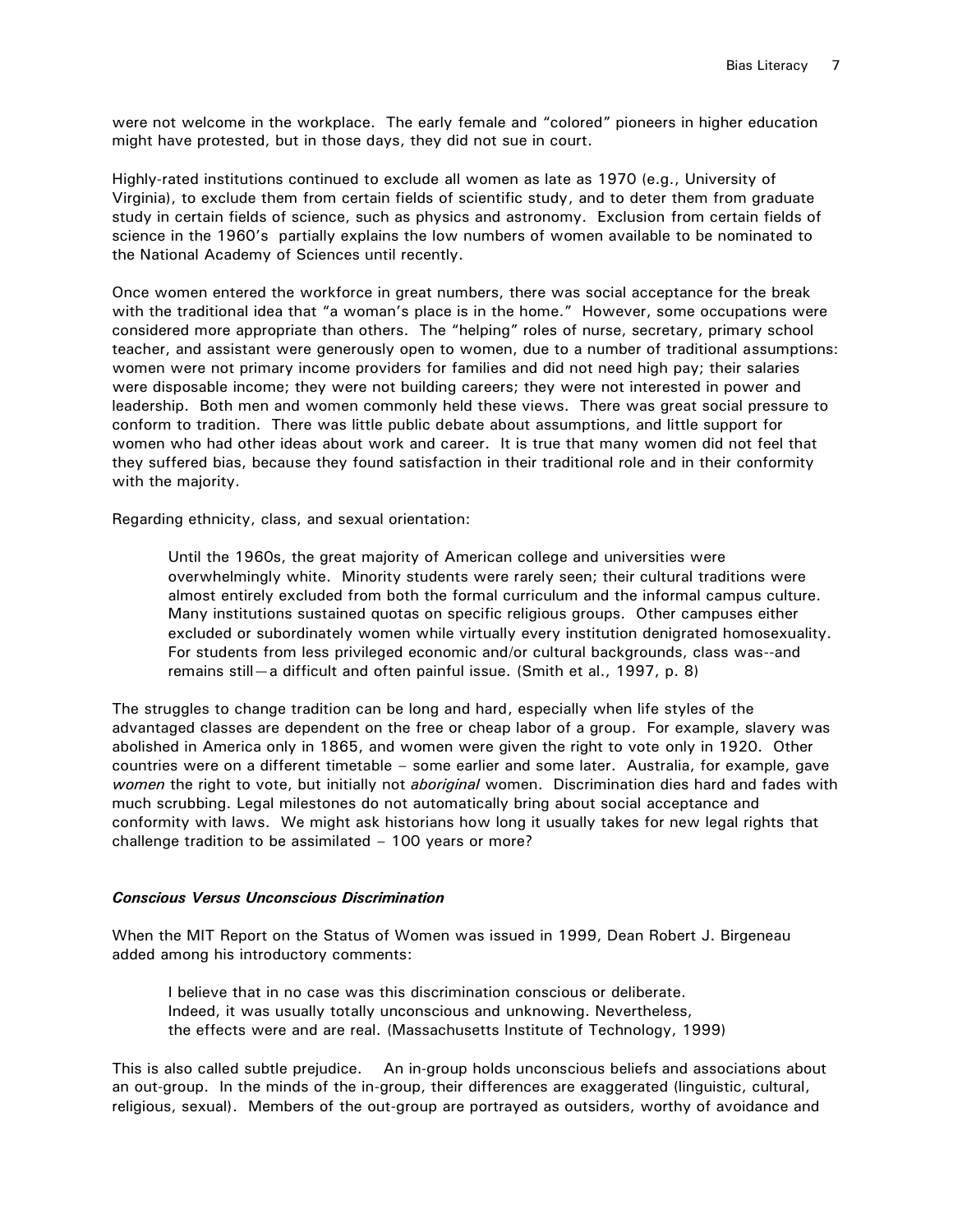exclusion or disadvantage. The in-group may justify the negative attitude and treatment by blaming the out-group for choosing to be deficient. If the in-group is a majority, in society, and in command of most of the resources (jobs, positions of authority, leadership, ownership), it might unconsciously favor its own members, and portray its own members more favorably in many contexts. For example, media portrayals of adventure heroes or doctors or heads of countries will show the ingroup "in its element," with the out-group invisible or in subordinate or negative roles.

It is very hard to detect and protest subtle, unconscious discrimination. It may be manifest in petty slights, nuanced visual clues, tone of voice, lack of eye contact, and so on. A TV show that omits the presence of women and minorities may seem normal. The victim's claim that "You are not treating me as an equal" might be hard to substantiate (without a five-year MIT study by senior scientists!).

## *Overt Versus Covert Discrimination*

It is possible for *intended* discrimination to be *covert*—unobservable and possibly uncontestable. For example, an academic committee may choose among candidates for a fellowship and discuss their belief that a woman should not take the place of a man, and they do not document their discussion, nor report it outside the meeting. If the committee members are unaware of their bias, for example assuming that a woman who just married or just had a child probably lost interest in graduate school, their discrimination is *unintended* and *covert*.

## *Personal Versus Institutional Bias*

Sometimes it is not the personal behaviors of individuals that disadvantage a group, but *rules and policies* of an institution. This is also called "structural discrimination." For example, a highly qualified couple may find that one is offered a position at a university in a remote small town. There are no other potential employers for the other spouse within a reasonable radius. Because the university's nepotism rules preclude hiring the "trailing spouse," that spouse must remain unemployed or under-employed, and usually out of their professed field. Another example are rules for qualification for tenure that are unforgiving of temporary leave-of-absence to bear a child, thus posing a disadvantage to a woman who chooses to have children in the first 7-10 years of her career, which are optimal years for childbearing.

Another example of a structural bias is to require a test as a qualification for a job (or other opportunity) that is known to disadvantage a certain group. An English language test – beyond the requirements of a job -- can be used to screen out immigrants. An aptitude test was used to prevent African Americans from obtaining jobs. Until the Civil Rights Act of 1964, flight attendants had to meet height, weight, age, and vision (no glasses) requirements, and be single -- all attributes irrelevant to their primary work function, which was passenger safety. Fire departments historically used excessively challenging physical tests to eliminate women from eligibility. "Women seeking admission to the New York State College of Agriculture in the 1970s needed SAT scores 30 to 40 points higher than those of men." There were quotas for women in college admissions. (NCWGE, 2002)

Structural bias is impersonal – it is embedded in rules and procedures. It makes it easier for the insider to say "Sorry, I don't make the rules" to the outsider. It may also be unintended - more tradition than policy. And it is sometimes hard to measure the effects, though we are learning how (see "Climate Study" below).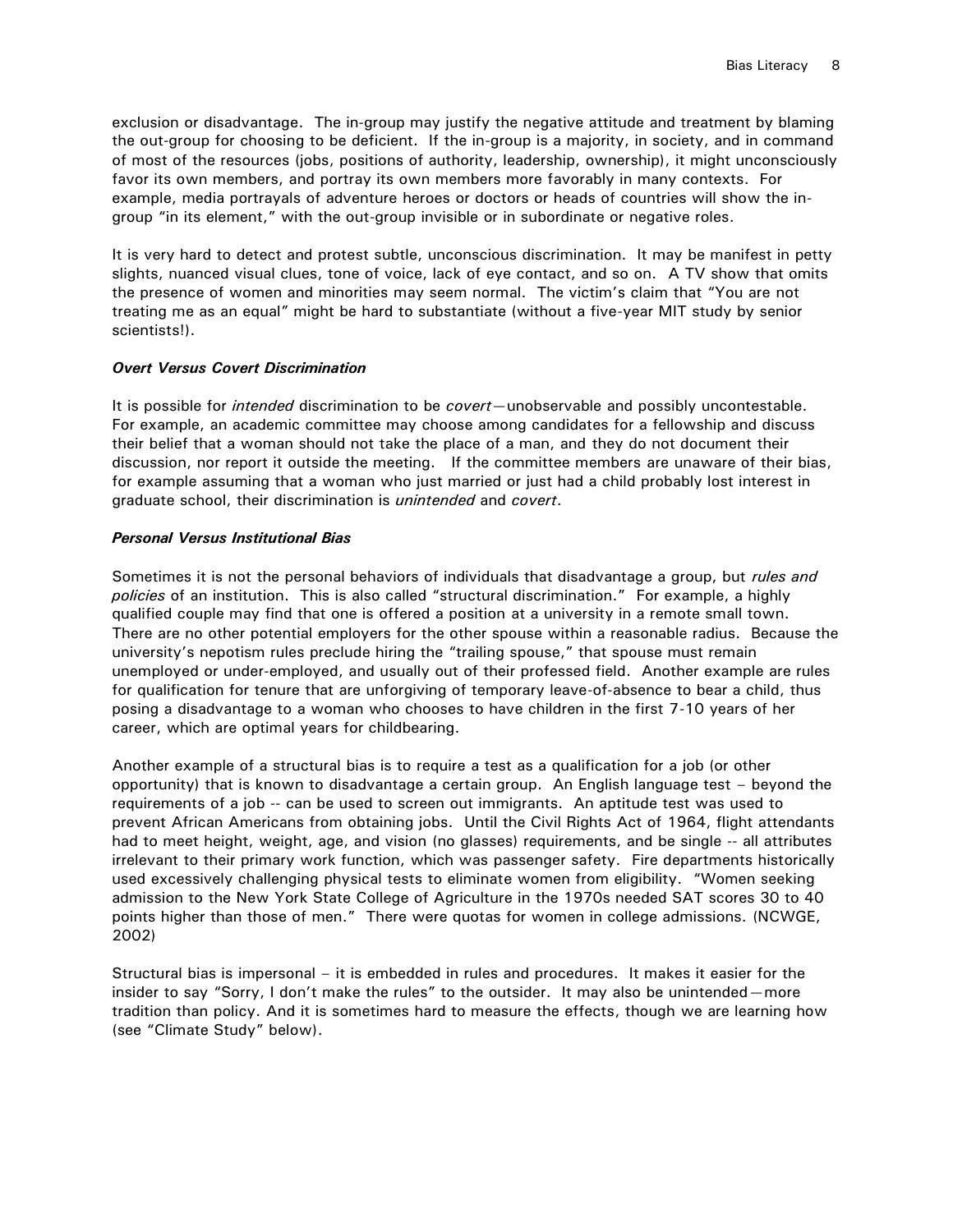#### *Gender Schema*

All people are exposed to assumptions about gender from birth on. A girl and a boy will have different experiences in any society from the first minute their sex is known through the rest of their lives. They will be differentiated, and learn to differentiate, on aspects of appearance, activities, toys, roles in the family, and occupations. Like other cultural values and assumptions, assumptions about gender are internalized and are likely to become unconscious.

Gender schema theory (Martin & Haverson, 1981; Valian, 1998) holds that gender plays a major role in how children organize information. Gender provides a structure that constitutes an implicit theory. There are probably differences in how strongly gender typing acts between individuals. Younger children tend to have simpler constructs that they hold more rigidly. It is postulated that their initial simple and rigid constructs provide consistency and stability as they make sense of the world.

The gender labels that children learn can evolve into stereotypes. Stereotypes are not inherently bad. They simplify our world and offer rules of thumb about what to expect in social interactions. Gender schema theory is one of several psychological approaches to explaining how children develop identity, particularly gender identity.

Stereotypes across cultures for men and women are not uniform. A majority of cultures expect men to be dominant, competitive, and achieving, and women to be co-operative and supportive. However, expectations (especially implicit, unconscious expectations) and actual behavior may not be consistent. Our interpretations of the normal range of acceptable behavior will vary by culture and by individual, as will our tendency to assign a negative weight to deviations. One example of "gendering" is to consider the behaviors and clothing that are considered gay in America today. In some countries, men hold hands and use expressive gestures, and they are not labeled "gay."

According to Virginia Valian (1998), schemas are hypotheses and unconscious beliefs, shared by both men and women, that can skew our perceptions of their respective abilities. We tend to overrate men, and under-rate women. In one study, people making a judgment about the height of a man and a woman of equal height, for example, perceived the man as taller. In a study of the peer review system of the Swedish Medical Research Council for post-doctoral fellowships, female applicants had to have more credentials than men to get the same competence rating from reviewers. (Wenneras & Wold, 1997) A study of the influence of gender in the review of curricula vitae for faculty found that both men and women favored male job applicants. One study took actual curricula vitae, created male and female versions, and sent them for review as candidates for faculty positions. It found that both men and women preferred male job applicants. (Steinpreis, Anders, & Ritzke, 1999) Another study compared letters of recommendation for medical faculty candidates and found that the letters differed "systematically" in preference toward men, in terms of length, "doubt-raising" language, and references to status. (Trix & Psenka, 2003)

Other studies show that we expect men to be capable of independent action, and that men do things for a reason (in contrast with women). We expect women to be more nurturing, expressive, and caring about the group or community than men. In situations where we evaluate the professional competence of men and women, and where there is much room for interpretation, men will have a significant advantage due to unconscious assumptions. Our schema for males is a better fit for professional success, and especially for high-intensity scientific and engineering careers. The theory of schemas explains the disparities between men and women in salary and advancement across professions.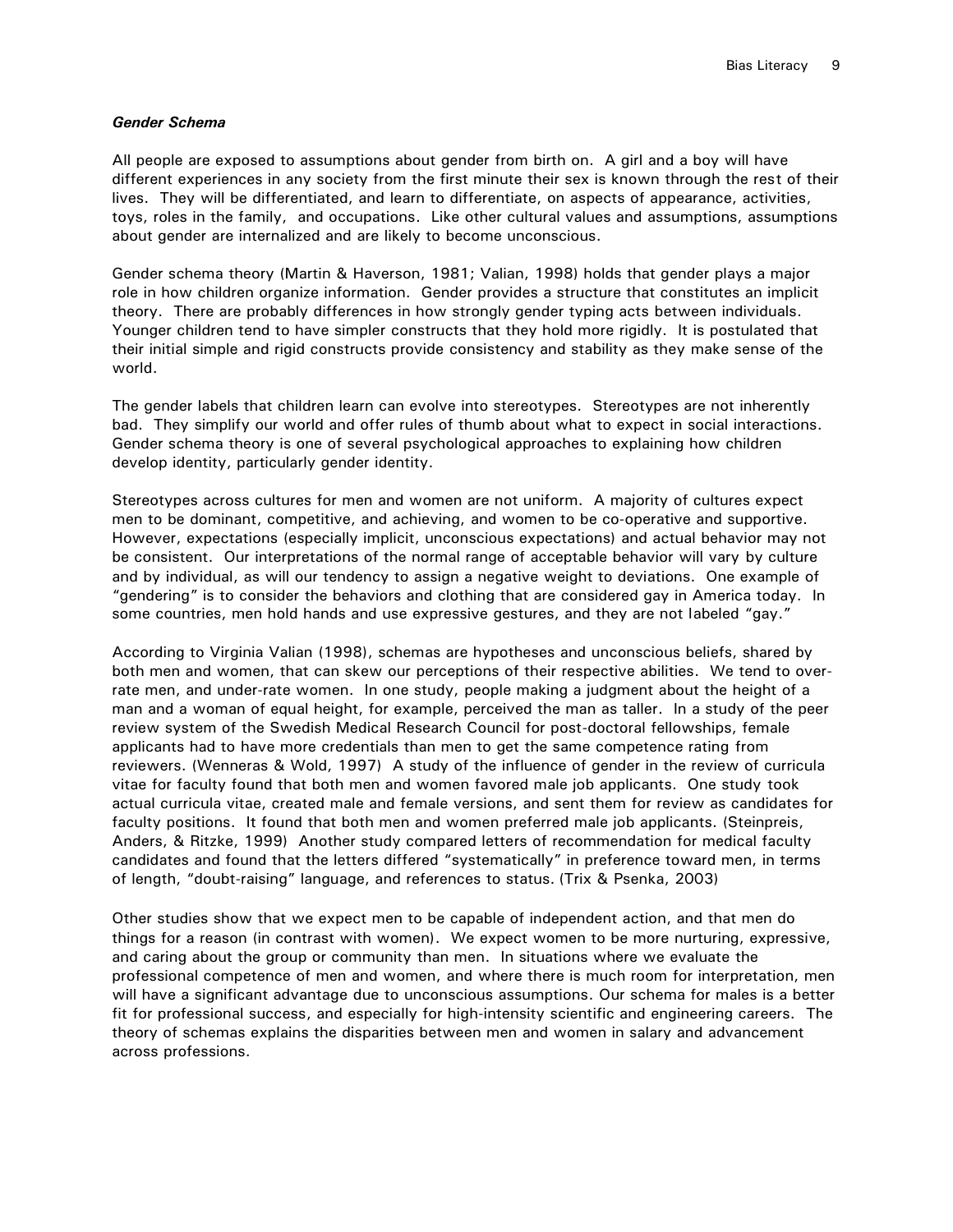#### *Accumulative Advantage*

Due to gender schema and other deep-rooted schemas about race, class, sexual orientation, there are many expressions of unconscious and undetected bias against excluded groups. Accumulative advantage is the idea that many small advantages cumulate over time and add up to a larger advantage. . Disadvantages work the same way, negatively. The idea of cumulated disadvantage explains why even small disadvantages are important. They can over time grow into large disparities in salary, promotion, and status. "The rich get richer. . ." "Like interest on capital, advantages accrue, and … like interest on debt, disadvantages also accumulate." (Valian, 1998, p. 3) A computer simulation postulated an organization staffed with equal numbers of men and women at the lowest level, having 8 levels of promotion potential. At each level of promotion in the simulation, men were given a mere 1% advantage over women. At the beginning, the starting group was comprised of 50% men and 50% women. After eight minutely advantaged moves, the top level of the organization was 65% male. (Martell, Lane & Emrich, 1996) Even small imbalances over time add up to major differences. When a woman or minority is denied access to a course, given a slightly lower grade, denied academic assistance, excluded from a study group, not encouraged, denied a fellowship, a job, or a promotion because of discrimination, they suffer an increasing gap in the competition for opportunity. The rich not only get richer, but the poor poorer. To recover competitive ground, the latter have to gain more than 1% in qualifications or opportunity to reach the same level as members of the advantaged group.

#### *Stereotype Threat*

Both men and women think and act according to gender schema automatically and unconsciously, for the most part. Children develop gendered stereotypes from early elementary school and by late elementary school show strong stereotypes. At these ages, girls and boys show equal primary abilities for mathematics. Sex differences in quantitative skills emerge after elementary school. (Steele, Reisz, Williams & Kawakami, 2007)

The theory of stereotype threat holds that when an individual is made aware of his or her identity in a group that is negatively stereotyped for an activity, their performance will be impaired (thus confirming the negative stereotype). For example, African Americans taking an IQ test who are told that their intelligence is being measured will do worse than those told it is not measuring their IQ.(Steele & Aronson, 1995) Another example is female students taking a math test and being made aware that "women are not as smart as men in math." The effect is stronger in those who care about the domain.(Steele et al., 2007) The effect is triggered by raising awareness of negatives just prior to testing. When women are told that they usually do worse on a math test than men before the test, they tend to do worse than the men. When white men are told they usually do worse on a math test than Asian men, they tend to do worse than the Asians. The effect has been shown in African Americans, Latinos, low SES students, and the elderly (regarding memory), especially in testing environments. The effect can be triggered without *explicit* reference to the stereotype. For example, exposing individuals to strong cues about their group identity (gender, race, age, etc.) prior to the test can trigger the effect (e.g., filling out a form that asks subjects to identify their group).

Girls have often heard in school, from peers, teachers, and parents: "What are you doing in the physics class?" or "Do you think you can handle the material?" The effect can be mediated a number of ways. Strongly optimistic (and non-judgmental) relationships between students and teachers help. Making the negative stereotype conscious, and refuting it, helps. Awareness of positive role models – individuals from the group who counter the stereotype – helps. Individually, self-affirmation and raising a strong sense of self-adequacy can help foster psychological resistance. If the subject is made aware that they are possibly anxious about anticipated negative expectations,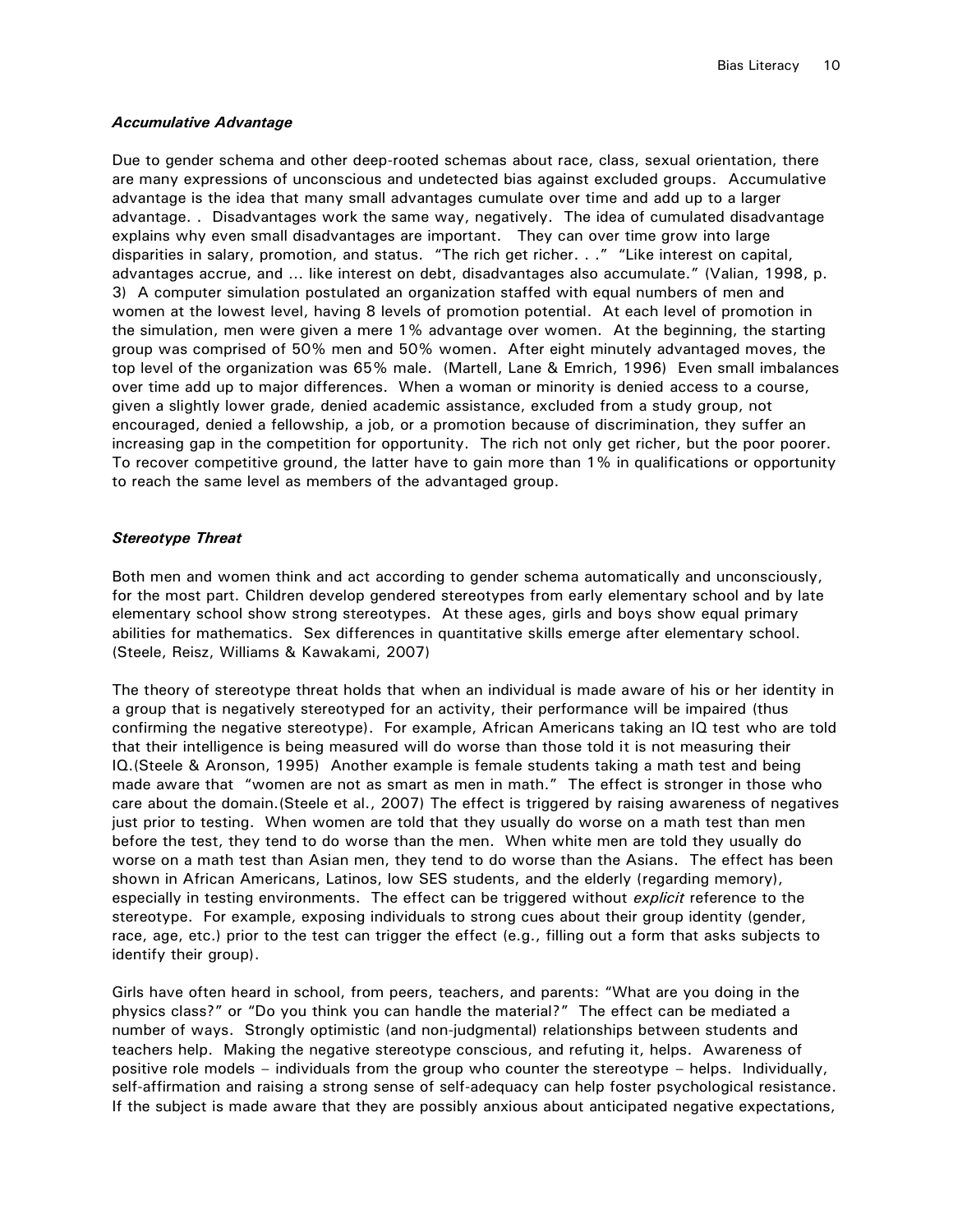and not really anxious about their ability, they tend to do better. "Teaching about stereotype threat inoculates against its effects." (Committee on Maximizing the Potential of Women in Academic Science and Engineering, 2007, pp. 46-47)

A related idea is the Pygmalion Effect. In studying the effect of teachers' expectations on students, Robert Rosenthal and Jacobson (1968) found that high expectations can result in better performance. This is also known as a self-fulfilling prophecy, applied to many types of relationships such as doctor-patient or manager-employee. The dynamic is different than stereotype threat – it is interactive, between an authority figure and a student or subordinate, and, it usually refers to *positive* expectations. Yet, similarly, the student internalizes the expectation and changes to meet it.

In education literature, the phrase "soft tyranny of low expectations" is often used to blame schools for the poor performance of disadvantaged students. It is another variation on discrimination – the projection of not necessarily a stereotype but rather a negative, low expectation, which research shows will affect response.

#### *Implicit Bias*

Can we tell if we are prejudiced? Project Implicit at Harvard University recognized that people are either unwilling to report their attitudes and beliefs, or, unable to report them because those attitudes and beliefs are unconscious. (Project Implicit, 2007) They designed an online test designed to uncover unconscious thinking and feeling. The test prompts for associations between words. It measures not so much the patterns of associations that the subject makes, but rather the time (in milliseconds) it takes to respond to a sequence of rapid prompts. Longer times suggest a difficulty making an association automatically. Among the Implicit Association test suite of experiments are tests of a subject's preference for young versus old people, preference for white versus black people, sexuality, gender and career, and gender and science. For example, it often reveals a an association between "liberal arts" and "females" and between "science" and "males."

People taking the tests have been surprised at their implicit associations that indicate bias and discrimination. Some are shocked and dismayed at their scores because they have spent their careers and lives committed to fighting discrimination; their identity as a "fair" person is threatened. Subjects often want their results kept private because they consider them professionally damaging. The site warns: "If you are unprepared to encounter interpretations that you might find objectionable, please do not proceed further." The Implicit Association tests are showing that that even the best *conscious* intentions and *conscious* reflection can cannot easily "undo" our *unconscious* schemas. The test can also measure change in attitudes and beliefs after a subject has learned to make different associations.

#### *Glass Ceiling*

Why can't women and minorities "get to the top" or "move up the organization"? Because of the glass ceiling, which is a metaphor for an invisible barrier. It does not matter what the qualifications and ambitions of an individual who is "up against the ceiling," if they are a member of certain groups, they will be blocked from advancement. It is possible to identify *where the ceiling is*, in an organization or in a profession. In an equal and fair system of promotion and advancement, every individual has an equal chance of getting ahead. If members of certain groups never or rarely advance, then their group membership is the variable that explains their lack of success. Statistics about the characteristics of people at each level of the organization can show that a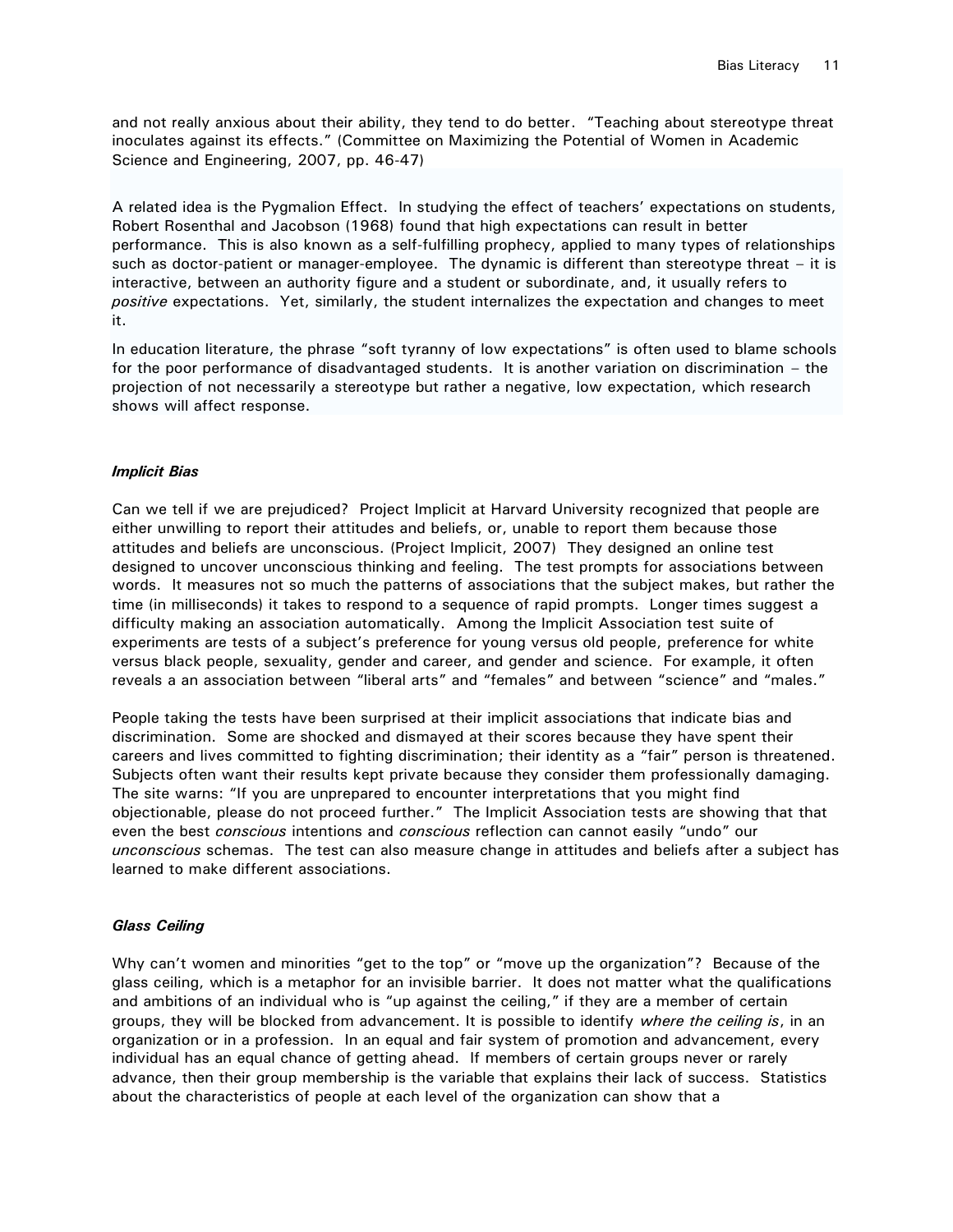disproportionate number of the "disadvantaged" people drop off. *Why* they drop off can have many reasons and mechanisms.

Title II of the Civil Rights Act of 1991 created a 21-member, bipartisan Federal Glass Ceiling Commission. The Commission's mandate was to study the barriers to the advancement of minorities and women within corporate hierarchies. Their definition was: "artificial barriers based on attitudinal or organizational bias that prevent qualified individuals from advancing upward in their organization into management-level positions."(U.S. Glass Ceiling Commission, 1995)

The case of Asian Americans in science and engineering illustrates the glass ceiling effect. (Chen & Farr, 2007) Asian Americans are a population minority in the United States – about 5%. They are over-represented among students and professionals in the fields of science and engineering, that is, Asians are more likely than other groups to enroll and graduate. More than 15% of all doctorates in science and engineering are held by Asians. (National Science Foundation, 2003) As a group they have higher educational attainment than whites. Chen and Farr offer four criteria for a glass ceiling: the inequality represents a gender or racial difference that is not explained by other job-relevant characteristics of an employee (such as education, training, field, location), the inequality is greater at higher levels, it is an inequality of opportunity and not merely an inequality in numbers of people at high levels, and finally, the inequality increases over the trajectory of a career. The authors conducted statistical analyses of data crossing seven years, between 1993 and 1999. They found a glass ceiling effect for Asian Americans (both men and women) at all stages of their careers in science and engineering, and confirmed the effect for all women (regardless of race) in science and engineering.

A significant monograph on Asian Americans across all occupations, not just science and engineering, was produced for the Glass Ceiling Commission. (Woo, 1994) Other studies have found the effect for African Americans. Catalyst, Inc. updated the Commission report in 2000, with an emphasis on women in management. (Catalyst, 2000a)

## *Mommy Track*

 $\overline{a}$ 

The "Mommy Track" is the socio-economic phenomenon that working women who get pregnant and have children experience lower expectations at work, lower opportunity, and lower pay than those who do not have children.

The "Mommy Track" is a complex dynamic. We cannot definitively say that it is the result of systematic discrimination against women who choose to raise children. If anything, it is structural discrimination in our society generally. The tremendous rise in the participation of women in the workforce over the 20<sup>th</sup> Century has collided with tradition that treasures women's total dedication to the home. We cannot blame any single employer for traditions and stereotypes that make women our primary care-takers in the family. Nor can we expect any single employer to offer the ideal answer to staying competitive (i.e., having a workforce that works long and hard and at reasonable cost by competitive standards) and at the same time allowing for employees to "have a second job" at home in order to fulfill tradition's ideal family scenario. <sup>1</sup> Instead, we tend to deny that the "second job at home" exists. Mothers returning from maternity leave (a "stolen time" of three days to three months) are supposed to "return to normal" and go back to "giving their soul" to work.(Crittenden, 2001, p. 35)

 $^1$  The tension is, in our opinion, behind the mommy wars played out in newspapers and blogs. Women who choose full time family care (mommies) feel maligned and guilty, and women who choose a career alongside family feel maligned and guilty. Most interesting is that women attack each other, vehemently and profusely, instead of attacking American societal structures that have not relieved the tension by offering better supports for sustenance of family and flexible work and career paths.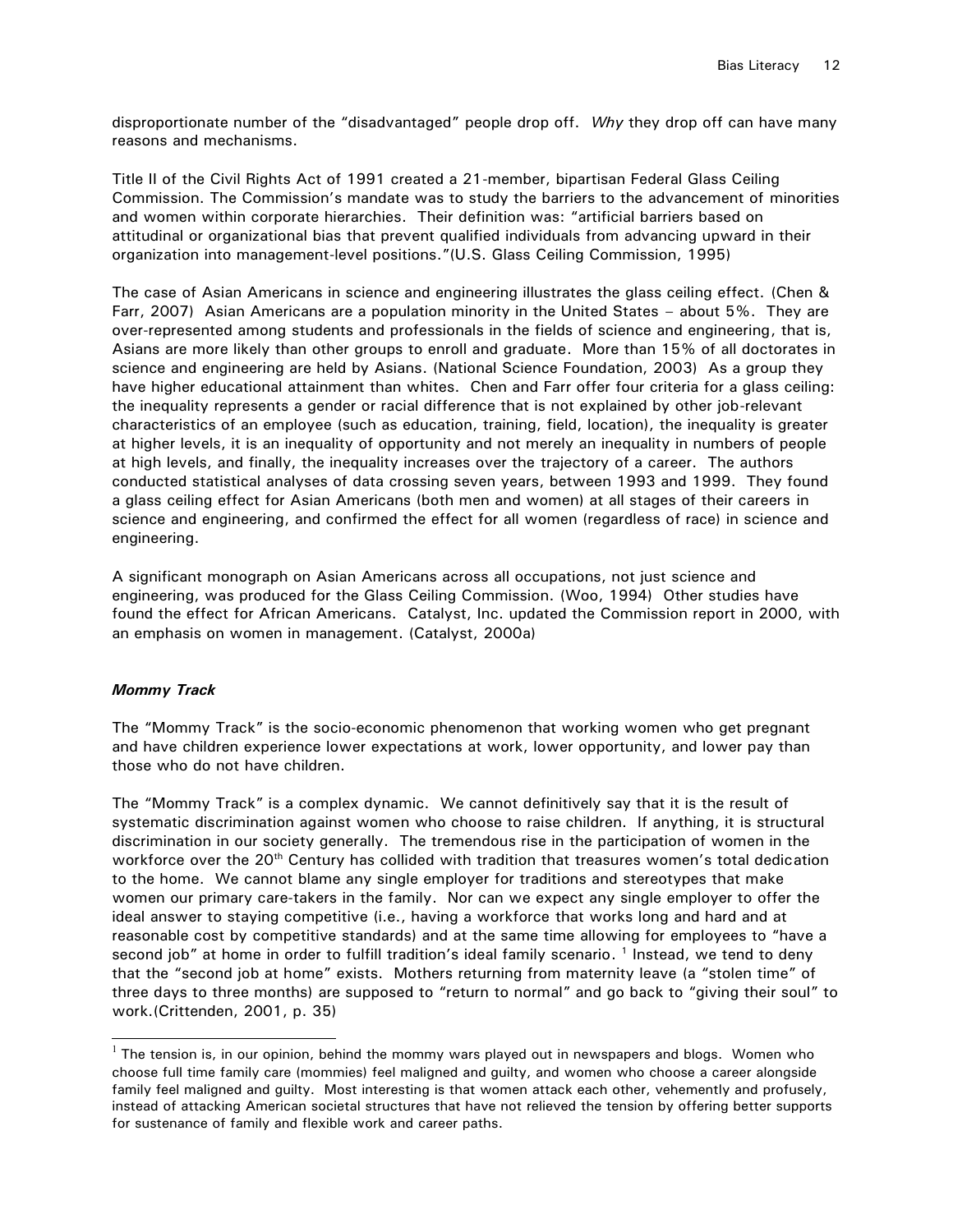**The Job of family.** The work of raising children and maintaining a family is significant. There is a large literature on the time spent on household work, showing the effects of education, marriage, ages of spouses, presence of children, and so on, and trends in the last century. Roughly, married partners together spend about 53-55 hours per week. Working women do two-thirds of the household chores, and spend 25-30 hours a week. In a study of business school graduates, "the presence of children adds from three to ten hours per week to the workload of male graduates and from ten to 20 hours per week to the workload of female graduates."(Bujaki & McKeen, 1998), p. 114) Since children are not as easily ignored as laundry and cleaning, the workload constitutes as *at least the equivalent of a part-time job*.

*The Family and home is women's work***.** "American culture generally stereotypes care-giving as feminine work."(Committee on Maximizing, 2007, p. 174) Tasks and responsibilities at home have not shifted significantly to men, in America. The pressure to maintain the family and the home falls unequally on women.

*Changing expectations*. Our expectations for how to raise children and how much time to spend raising them have increased. Although there are more supports for child care than there used to be, such as child care centers, pre-school, kindergarten, after-school programs, and community centers, there is a greater expectation that children need constant enrichment and attention in order to thrive. Popular media feature the importance of reading to children every night, exposing them to varied experiences, food, people, and providing much close physical contact. Research shows that children who are not stimulated at home are disadvantaged when they enter school. The research is behind programs like Head Start to provide enrichment in early years to disadvantaged populations. The cost-benefit to society of rich early family environments have been calculated. (Heckman, 2006) In disadvantaged children, early stimulation of cognitive, linguistic, social and emotional competencies reduce the need for later social programs and interventions such as reduced pupil-teacher ratios, public job training, convict rehabilitation programs, tuition subsidies, or expenditure on police. We don't think we should compromise parenting and child care, we don't want to, and we recognize the later costs of early neglect. Old authoritarian approaches to child raising – "stay out of sight and out of mind" and "play amongst yourselves" – are out of vogue.

*Family-Friendly workplace?* The definition of a family-friendly workplace is one where an employer acknowledges the demands of family responsibilities and adopts policies that allow for flexibility, particularly in the time and location of work, absence from work, and allowances for family care. In spite of the Family and Medical Leave Act of 1993, the United States "lags far behind all wealthy countries" with regard to family-oriented policies, and lands in a group with Lesotho, Liberia, Swaziland and Papua New Guinea in not guaranteeing some form of paid maternity leave. (The Associated Press, 2007) Among established policies are paid maternity and paternity leave, paid sick days, support for breast-feeding, child care facilities, and limits on the maximum work week. The U.S. is a leader in providing equal opportunity to work, but has not helped the family. We can only speculate why American society, relatively, has "left the family behind." An enormous literature in the late  $20<sup>th</sup>$  Century explores the problem, identifies solutions, and offers model implementation plans and policies. Good employer behavior is frequently highlighted and recognized via national awards and media exposure. An example is the Sloan Work and Family Research Network (2007). A common intervention for improving on retention of female faculty in science and engineering is to provide relief from the traditional tenure process which coincides with prime child-bearing years. (NSF, 2007a)

*Women and career interest.* Women's expectations that they will work and have careers have risen phenomenally and rapidly. In 2006, adult women with B.A.s held 52% of those degrees, 53% of Masters degrees, 36.5% of professional degrees, and 31.5% of Ph.Ds. (U.S. Department of Education, 2006, Table 9) Women with degrees are more likely to work than women without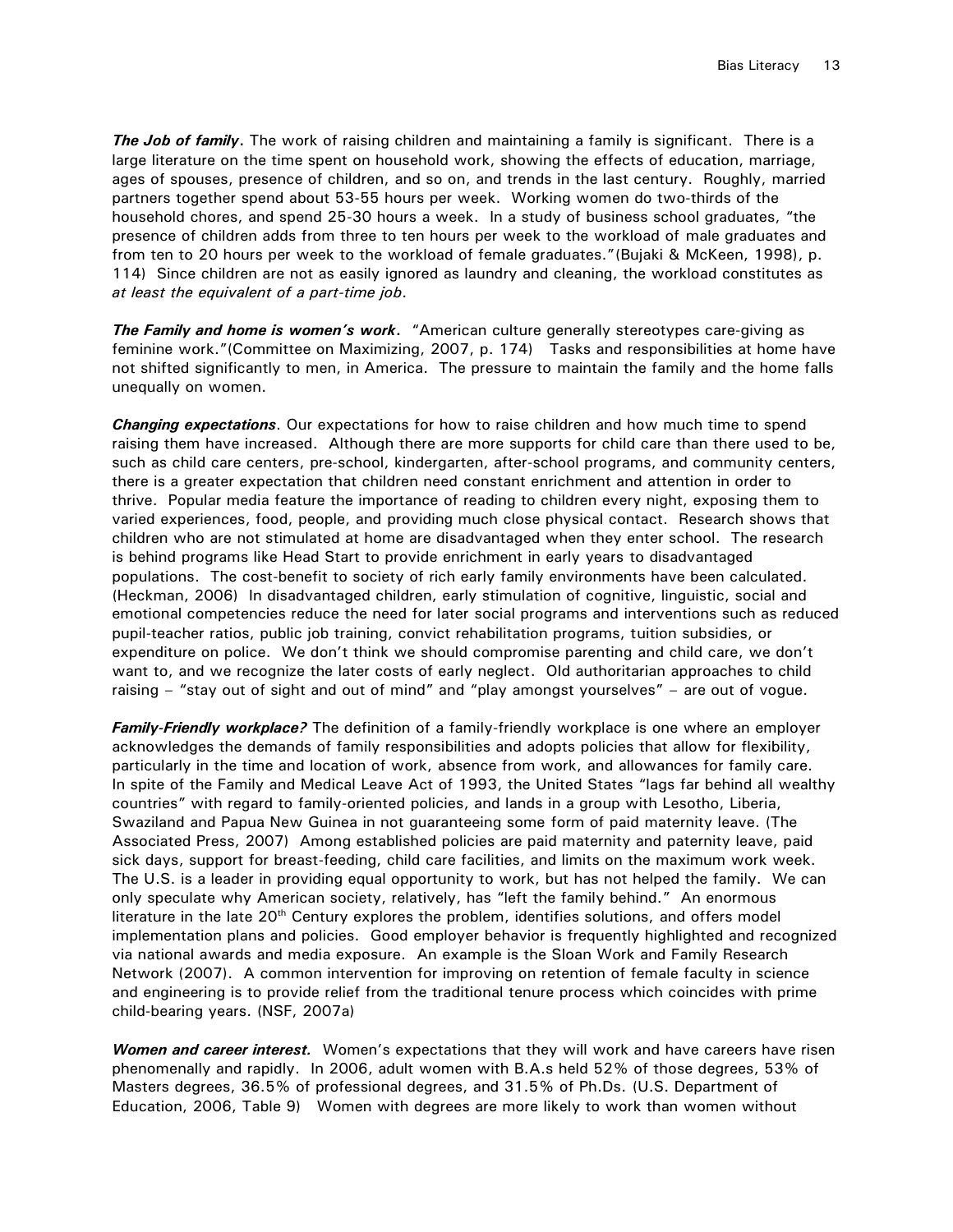them. (Coontz, 2007) Over the last century, the participation of women in the workforce has gone from 18.4% to 46.4%. (Rutgers University Center for Women and Work, 2002)

*Higher expectation for advancement in career*. Legal challenges to discrimination have opened more positions, more kinds of positions, and higher positions, than ever before, as well as more equal pay. Young women graduate from college now perceiving no barrier to their ambitions based on gender. Research reports monitor the changes in opportunity for women in business, closely, and are encouraging. (Catalyst, 2007)

**Opting out.** The tension between working (typically full time) and raising a family has led more women to opt out of careers in spite of investing in long and intensive career preparation confirming old stereotypes that "women just want to get married and have a baby." Early in the  $20<sup>th</sup>$  Century, "the first group of American women to receive a higher education – those graduating around 1910 – virtually had to renounce motherhood and family life if they wanted a career. More than half of the female college graduates of that generation never had children. Theirs was a clearcut either-or choice: *career or family*."(Crittenden, 2001 quoting Goldin, 1995, p. 33) The next generation, graduating around 1933, had a "*job then family*" pattern. The graduates in the 1950s (the post WW II decade) "had substantially higher marriage and fertility rates than their predecessors" and went to work after their children were older. Their pattern was *family then job*, for almost all the doors to the professions were still closed to them with the exception of teaching." (Crittenden, 2001, p. 33) "Fewer than 20 percent of college-educated baby-boomer women [graduating between 1966 and 1979] managed to achieve both motherhood and a career by their late thirties or forties. … Women without children have been *twice* as successful in achieving a career as the women with children. Fully *half* of the women who had attained a career by midlife were childless." (Crittenden, 2001, p. 32) A study of female M.B.A.'s in high management positions found that fewer than half have children, compared with 84 percent of male peers. (Crittenden, 2001 quoting Catalyst, 2000b, p. 35)

Many statistics show that women are disproportionately concentrated in less pressured career positions – lower levels of management, community and four-year colleges rather than research universities, non-profit associations, and staff jobs. Did they opt out?

*Or pushed out?* Employers are in the position of pressure to hire without bias regarding family status (single or married, children or no children) and to invest in professional development fully, regardless. At the same time, they may find prized employees walk away from the investment because of family pressure. (It is a joke for politicians – "I quit in order to spend more time with my family.") Some of this experience may reinforce old biases against committing to women and making allowances for their "home distractions." A study of high-achieving women – graduates of Harvard's professional schools between 1971 and 1981 – found that 25 percent of the M.B.A.s, who were "some of the most expensively trained and highly motivated people in the country, had left the workplace entirely by the early 1990s. Many said they had been forced out of the best jobs once they became mothers." (Crittenden, 2001, p. 36 quoting Walker & Swiss, 1993, p. 34) According to the study, the women were taken by surprise at falling in love with the new baby, and, at the inflexibility and even hostility they encountered in the workplace.

Studies of the female brain drain found that the cost of replacing professionals could exceed the cost of a year's salary. Some employers respond by providing flexible schedules and other allowances, and not punishing women who elect to enjoy them. (Crittenden, 2001, p. 36) Inevitably, some male managers and supervisors will consider these benefits unfair advantages, and unconsciously shy away from hiring or promoting women. When a woman has a child, she signals a choice to be available to family over career. Very few people would question her new priority of responding to family needs (sick child?) over work demands (critical presentation?). Peer perception in the workplace is likely to expect the woman to stay home with a sick child rather than a man. A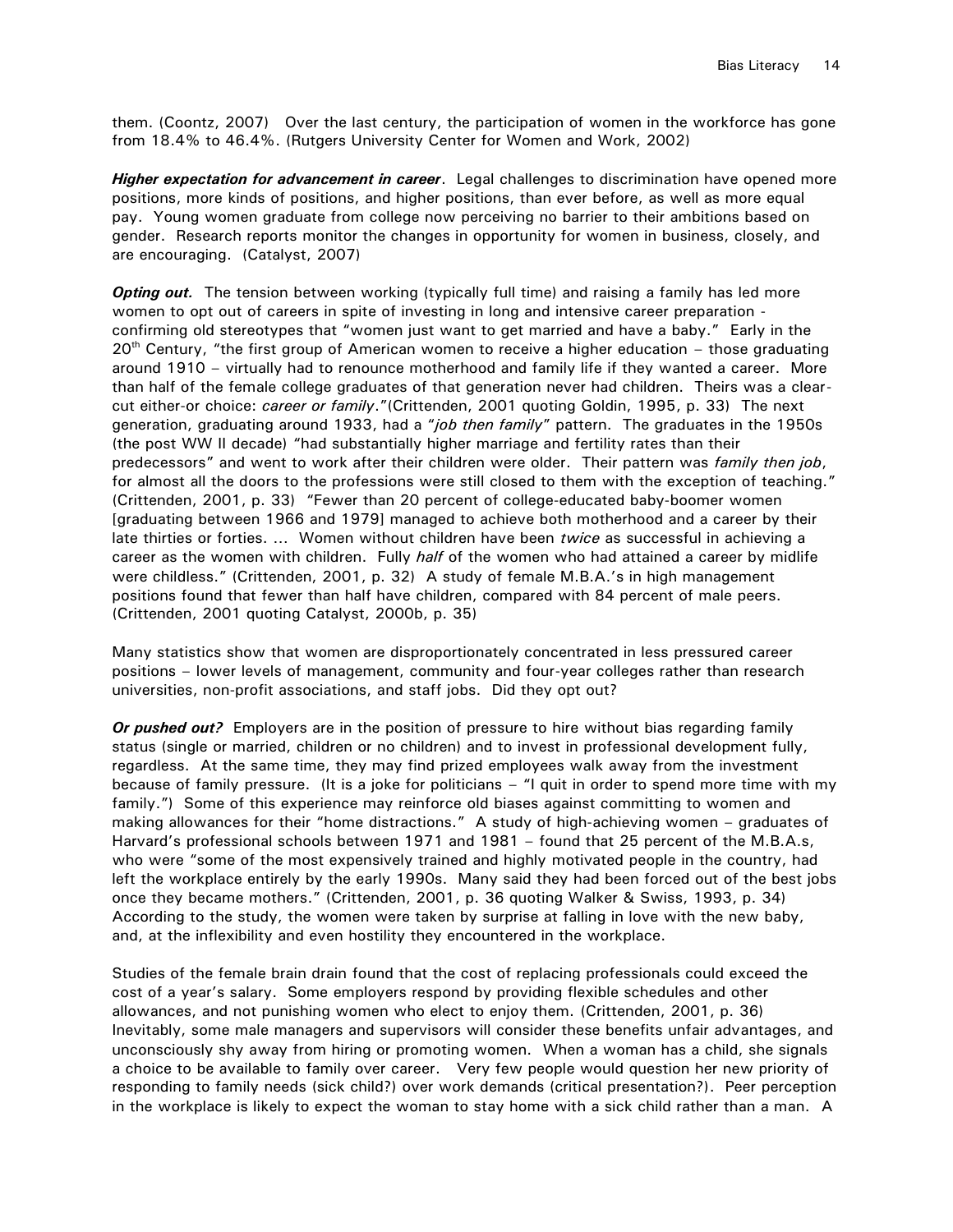1992 study of government executives found that "women with children have received fewer promotions than women without children and than men, even after controlling for length of service, education, and other factors."(Crittenden, 2001, p. 41 quoting Merit Systems Protection Board, 1992)

*Parents and productivity*. There are a few studies that show that people who have children and no one at home full time *devote a few hours less to work per week* than those who do not. (Committee on Maximizing, 2007; Crittenden, 2001) Employers and peers can exaggerate the negatives associated with "family distractions." Some states have laws prohibiting discrimination against parents. In academics, there are studies that show a gender gap in the number of papers published, but they tend not to isolate the effect of parenthood. (Committee on Maximizing, 2007, pp. 117-123) Even so, the practice of counting papers as a measure of productivity is controversial. Measuring work productivity across all types of work is problematic, so the question of whether parents are less productive cannot be answered objectively. That is unfortunate, because the assumption is common.

**The Dilemma persists.** It is hard to separate out how much the Mommy Track is due to women's withdrawal from intensive career pressures, and how much it is due to being "pushed out" or "parked" by employers. There are signs that the conflict is a taboo subject in professional life. Crittenden (2001) calls it a "conspiracy of silence." Academics are even reluctant to fill out questionnaires about their needs for accommodation for family life, lest it have repercussions on their career advancement. Meanwhile the subtle effects of workplace marginalization and the female brain drain cumulate, reducing the income and status of women, and wasting everyone's investment in the development of human capital. There is a joke that Ginger Rogers did everything Fred Astaire did, only backwards and wearing high heels. There is research evidence that a baby on a woman's psychological hip can be a career drain and a career buster.

## *Occupational Segregation*

Occupational segregation is a sociological label for the phenomenon whereby certain groups are concentrated in certain jobs. In the United States, the Census data currently identifies 449 broad occupations. (Bureau of Labor Statistics, 2007) The distribution of men and women across such a wide spectrum is, however, surprisingly uneven. In 1997, 75% of women were concentrated in mainly ten occupations: secretary, cashier, administrator, nurse, sales supervisor, nursing aide, bookkeeper, elementary school teacher, waitress, and retail sales clerk. (Fain, 2007a) There are many, many more jobs where there are a few women, but mostly not: specifically, 66 occupations in which they are less than 25% of the workers in the occupation category. (Fain, 2007b) These are often called non-traditional occupations.

Affirmative action has opened many job opportunities that were formerly closed cues to blatant exclusion or special rules that screened applicants by gender. For example, now there are more males among nurses, secretaries, and airline stewards. There are more females among police officers, carpenters, construction workers, and security officers.

Vocational education in the United States before Title IX restricted women's access to nontraditional careers such as automotive, aviation, food, and maritime trades, all normally higherpaying than the careers open to women, such as health services, teaching, graphic arts, office technology, and cosmetology. Efforts to open vocational programs are still ineffective. (NCWGE, 2002) The National Alliance for Partnerships in Equity (2006) tracks annually the statistics on nontraditional careers, showing those in which males or females are more than 75% of the current occupation group. Collapsing classifications of jobs from multiple sources, they list 204 jobs that are *non-traditional for women* (women comprise less than 25% of workers), and 62 jobs that are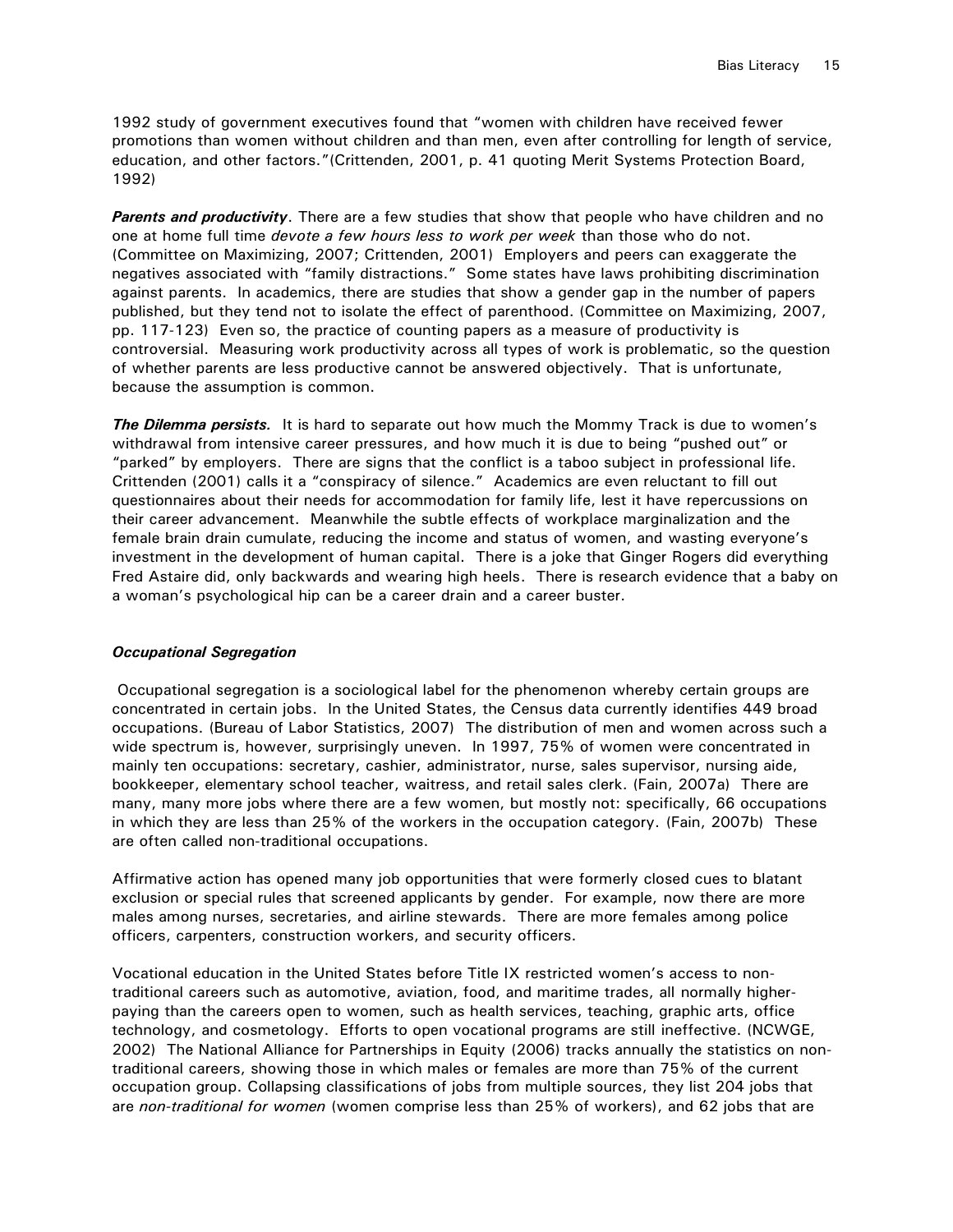*non-traditional for men* (men comprise less than 25%). Many reports have observed that, generally, women are still concentrated in the lowest paying jobs, and in relatively few "pink" jobs.

There is horizontal segregation or uneven distribution across types of work specializations. There is also vertical segregation, which is the concentration of one gender in higher, more advanced positions in a given occupation.

As the gender gaps in university attendance narrow, and as more women enter the workforce than ever before, and more egalitarian views enter the public consciousness, and legal barriers to discrimination are assimilated – is there less sexual segregation in the workforce, especially in developed countries? Not really. "Occupational ghettoes" persist, because of deeply rooted cultural assumptions across many cultures that men and women are fundamentally different. (Charles & Grusky, 2004) Women are considered suited to provide service and nurturing, and men are considered suited to do physical labor, technical tasks, and abstract calculation or analysis. Thus women cluster in service-oriented occupations that don't involve manual labor, and men are clustered in physically demanding occupations often involved with manual labor. When both participate in occupations that do not require manual labor, there is still vertical segregation due to views that men are more competent and status-worthy than women. The segregation is perpetuated, especially in affluent economies in which a wide variety of careers and occupations are available, as males and females adapt their interests to conform to traditional models, and employers project their fundamental assumptions about differences.

Occupational segregation by gender is a self-fulfilling prophecy on a societal level. Gradually, as men work as nurses, administrative assistants, and in care-taking professions, and as women work as soldiers, security guards, economists, CEOs, and civil engineers, the public may adjust its view of differences from real experience and allow for a less segregated profile. During World War II, women were called to take on jobs normally excluding them, and showed they were quite capable of performing them well much to the surprise of many. This demonstrates that strong biases about differences can be suspended.

## *Statistical Profiling*

Statistical profiling is a legitimate and powerful technique made possible by the availability of huge banks of electronic data (such as the national census), ubiquitous computing, and software that put it feasibly in the hands of anyone who knew statistics. It made it possible in marketing to analyze and target consumer behavior – "if a person with a median income likes to barbeque they will probably buy lawn care products." Statistics made it possible to analyze voter behavior, and the characterization of highly refined subsets of population such as soccer moms and their likelihood of holding certain positions on issues. Unfortunately, it also can promote simplistic, and reductionist thinking: "women don't want demanding jobs." The logical fallacy is to mistake an individual who shares characteristics with a profiled group as having all the characteristics, and attributing a determinism to the profile. For example, "Soccer moms will support investment in education."

Statistical profiling can thus create and reinforce false stereotypes and assumptions by making them appear to be a truth about individuals.

#### *Climate Study*

Sociologists have characterized the culture of organizations. Universities promote themselves on the basis of unique traditions and constellation of values. Professions such as physics, geology, and mathematics develop a pride of professional identity. Accordingly, academic departments which are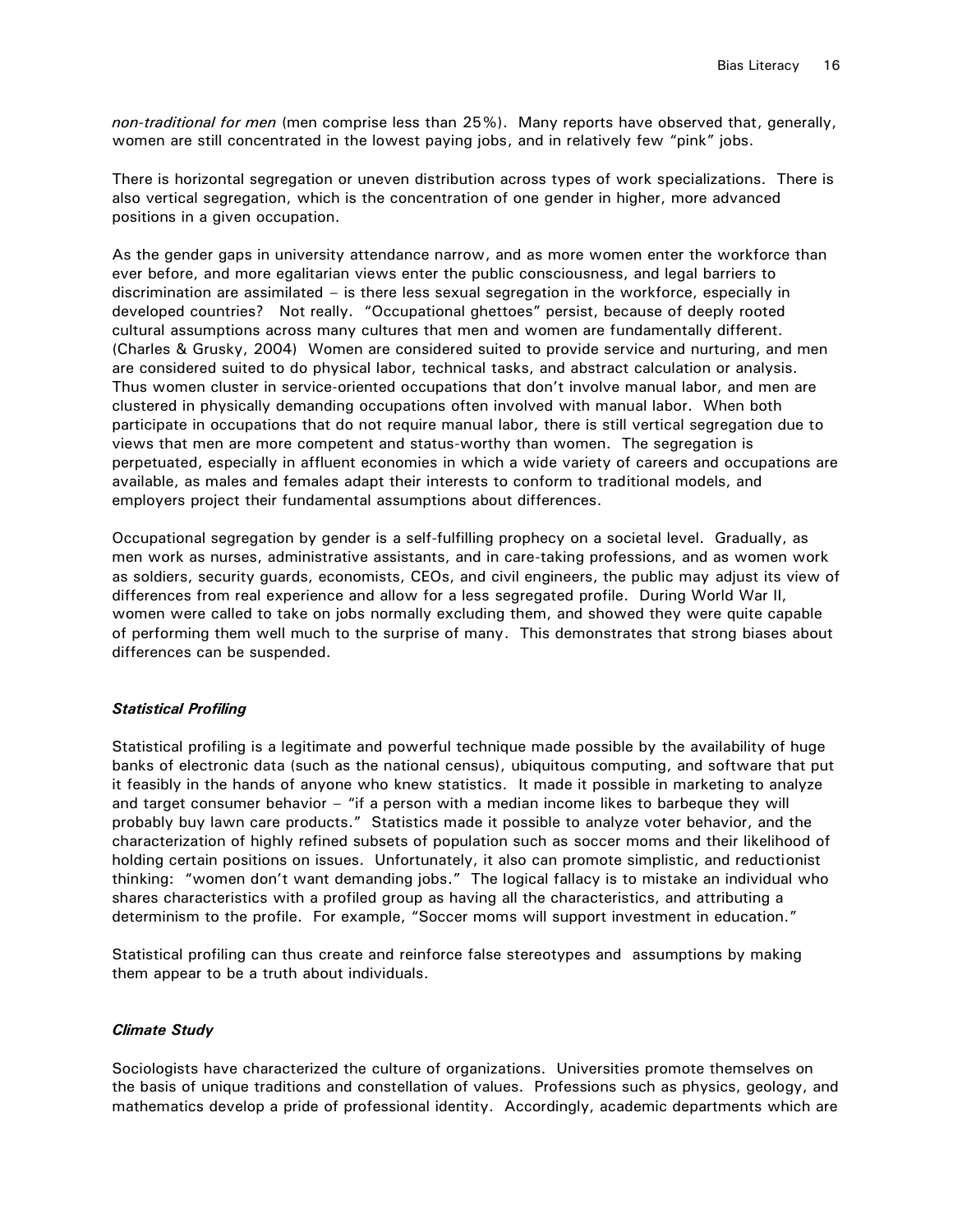a microcosm of a disciplinary field can reverberate and reinforce characteristic identity as they bring new students into the profession. Unfortunately, certain fields (electrical engineering), like certain occupations (airline pilot) are gendered -- especially strongly associated with male dominance, and thus women are not perceived by themselves or others as a "good fit."

There is no wide consensus about the definition of organizational or professional culture. (Powell, Bagilhole, & Dainty, 2007) Cultural life encompasses psychological predispositions, beliefs, values, and learned ways of behaving. Organizations can be characterized as hierarchical, patriarchal, sexist, resistant to change, or competitive as well as collaborative, egalitarian, open, and dynamic. "Historically, the image of engineering has been tough, heavy and dirty, and to do with machinery." (Powell, Bagilhole, Dainty, 2007, p. 50) When women go against cultural dictates and undertake "male work," everyone is uncomfortable. They can experience a hostile environment of bullying, stalling, sabotage, harassment, and spite. The behaviors can be small instances of conscious or unconscious, intended or unintended, overt or convert bias and resentment. A culture can also be simply indifferent, uninteresting, or uninviting.

There is a research literature devoted to climate study -- the challenge of determining whether a culture is experienced as friendly by women and whether it has embedded structural, or institutional barriers. The subject of a climate study is the atmosphere and environment for students or professionals, both intellectual and social, and interactions between individuals, the community, and the system of the institution. The survey tool typically addresses perceptions and experiences of individuals in various roles (e.g., students, faculty, teaching and lab assistants, peers), perceptions of typical experiences (classroom, laboratory, advising, tutoring, conferences), and personal characteristics (confidence, perception of the field, preparation for the field). Data can be disaggregated by gender, ethnicity, year in school or year in profession, and citizenship status. Most climate studies focus on an educational institution or a department.

Two major studies of students found that aspects of a negative climate explain the loss of qualified students in their first years of college study. An ethnographic study about students leaving science and engineering was conducted by Elaine Seymour and Nancy Hewitt (1997). They conducted a three-year, multi-institutional qualitative survey to identify the reasons why undergraduate students, with an emphasis on females, leave S&E majors for non-science fields. With no significant differences in academic preparation or performance between leavers and non-leavers, it was found that leavers: lose interest in S&E; are drawn to a non- S&E major; recognize poor teaching; and feel overwhelmed by the fast pace and workload of their coursework. Women were more likely than men to be discouraged by the competition in S&E departments. Seymour and Hewitt also found that, for many women, experiencing engineering education as a distinct minority automatically puts them at a psychological disadvantage, eroding their confidence.

In another large-scale effort, the *Women's Experiences in College Engineering Project* (WECE) conducted a cross-institutional, longitudinal examination of undergraduate women's experiences and persistence in engineering majors at 53 universities. (Goodman & Cunningham, 2002) Consistent with Seymour and Hewitt, over 30 percent of the exiting students cited *school climate factors* as a reason for leaving. WECE also noted losing interest and attraction to another field as key factors for leavers.

Brainard and Carlin 1997) conducted a six-year longitudinal survey of female students in science and engineering at the University of Washington. Factors that influenced the decisions of women to persist in, or switch out of, degree programs in engineering and science were: a significant loss of self confidence in their first year of study; a loss of interest, discouragement, lack of confidence, poor advising, and an attraction to another field. Persisters continued because they had a positive view of their coursework, understood career opportunities, and had positive experiences with faculty and with a Women-In-Engineering program.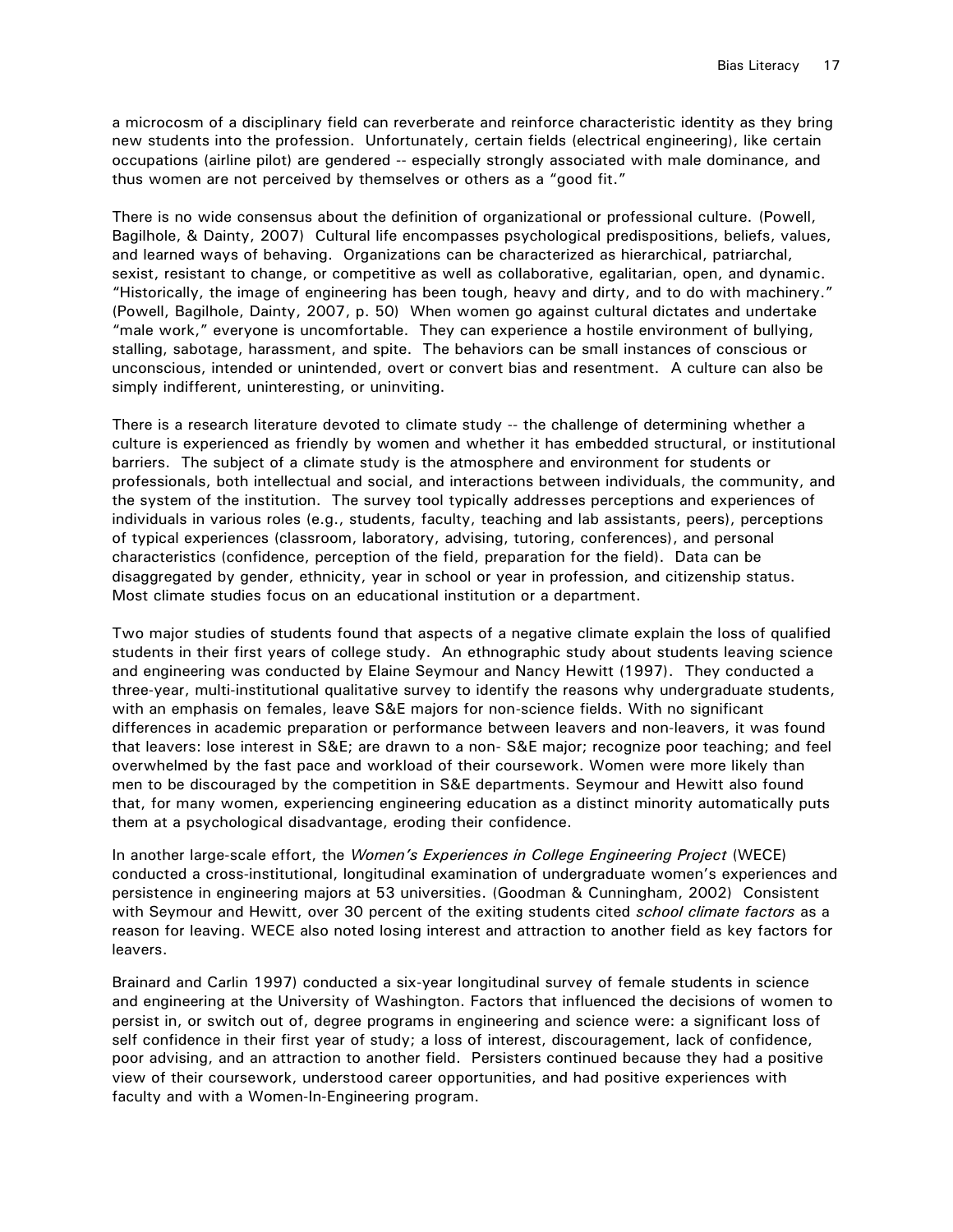Hartman and Hartman (2006) conducted a longitudinal survey of engineering students to determine characteristics of stayers and leavers at Rowan University. Involvement in student activities was a major factor in student retention. Leavers were less likely to be involved in discipline-specific professional societies, academic enrichment programs, and interactions with faculty.

Three case studies of physics departments yielded a set of characteristics that produce a high percentage of female graduates in physics. (Whitten, 2003; Whitten,2004; Whitten, 2007)

- Faculty support structure
	- o More women on the faculty
	- $\circ$  Family-friendly policies, addressing child care, family leave, and the "two-body" problem
	- o A tolerant atmosphere (no sexist remarks, invited speakers include females)
	- o Good team work
	- o Support for junior faculty, especially in the first year
- Recruiting and outreach
	- o An inviting departmental web site
	- o Community presence at science fairs, summer programs, school visits
	- o Department and admissions office work together
	- o Offer bridge programs
- Role of alumni and alumnae
	- o Department maintains relationships with former students
	- o Use alums to illustrate career options
	- o Highlight alum accomplishments
	- o Bring alums back to give talks as role models and career awareness
- Departmental culture
	- o Students have an active role in maintaining supports for others
	- o Strong sense of community
	- Introductory courses and early course experience
		- o Courses are interactive
		- o There is a value and use of team work
		- o Courses include learning "the culture of the profession"
		- o Offer special math skills development, such as 3-D spatial skills
		- $\circ$  Courses convey applications of the field to the environment and to social issues
		- o Students participate in research with faculty
		- o Safe labs
- Student care
	- o Mentoring for four years
	- o Student lounge
	- o Tutorial service
	- o Lab assistants
	- o Seminars on career aspects
	- o Club and social activities

A climate study can be one stage in an institutional process to change its culture in order to recruit and retain more diverse students in science and engineering. Data and discussion about a local context is more persuasive to faculty than national statistics on the issues. An example of such an intervention is the University of Wisconsin-Madison Climate Workshops for Department Chairs. (Committee on Maximizing, 2007, pp. 224-225)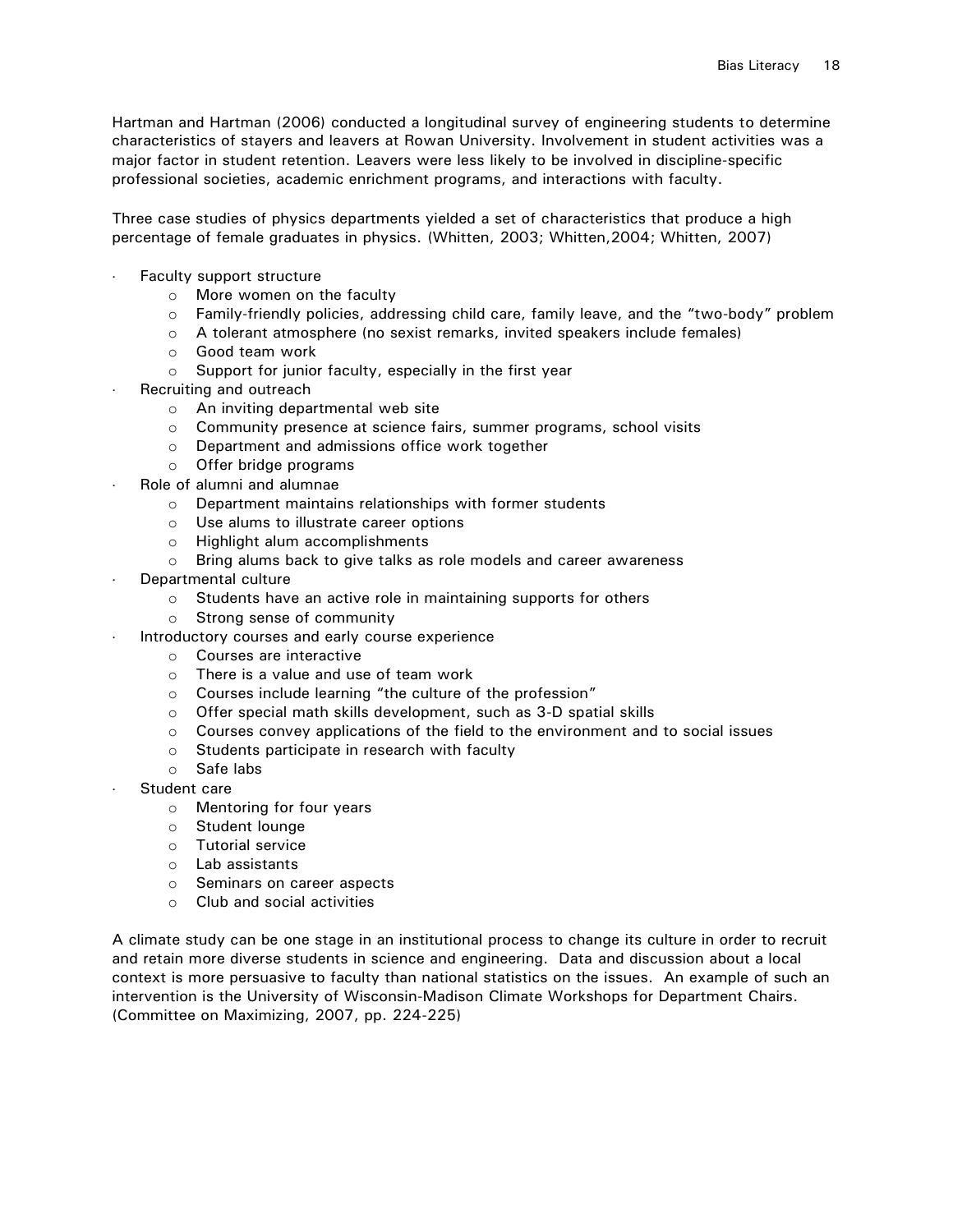#### *Value of Diversity in Learning*

Many people dismiss the pressure to diversify as rampant political correctness. Personally, they assume that their profession or group's system of recruitment and advancement is fair, and that members who are brought into the group are evaluated objectively. They consider the pressure to include individuals from under-represented groups as an effort to favor less qualified people and to compromise standards. The research evidence for discrimination is not usually considered, in their argument, nor is the evidence for *the value of diversity in learning and work.*

The question gained critical importance in 2003 in the Supreme Court's deliberation of a suit against the University of Michigan for using race-sensitive criteria in admitting students to law school and to its college. (University of Michigan, 2003) The University's intention was to ensure that it had a racially diverse student body in order to provide the best possible learning environment for students. It was exercising affirmative action by artificially reversing a historical trend of low enrollments by African American students. The Court found for the University's procedures in the law school but against them in the college. (Alger, 2003)

Many organizations supported the University's position by submitting briefs summarizing substantial research on the educational benefits of diversity. One brief represented 34 associations in higher education. (American Council on Education et al., 2003) The summary of a key brief reads:

Research studies show that student body diversity can promote learning outcomes, democratic values and civic engagement, and preparation for a diverse society and workforce—goals that fall squarely within the basic mission of most universities. Several studies demonstrate that student body diversity broadens the range of intellectual opinions on university campuses and

improves classroom learning environments, that diverse learning environments promote thinking skills, and that cross-racial interaction has positive effects on retention, college satisfaction, self-confidence, interpersonal skills, and leadership. Diverse learning environments challenge students to consider alternative viewpoints and to develop tolerance for differences, and can promote participation in civic activities. Studies further show that student diversity better prepares students for an increasingly diverse workforce and society. (American Educational Research Association et al., 2003)

Within the briefs were hundreds of citations for research studies and policies behind the value. Some verified empirically positive learning outcomes for students exposed to diversity, such as thinking ability, sophistication of opinions, higher self-confidence, and improved interpersonal and leadership skills. A special case for the value of diversity in science and engineering was among them. (Massachusetts Institute of Technology et al., 2003) Prior events, especially California's Proposition 209 and the legal decision in Hopwood versus University of Texas, prompted an earlier published literature review (Smith, 1997) and the development of a web site to consolidate and update knowledge on diversity. (Association of American Colleges and Universities & University of Maryland, 2007) Findings are generally that "environmental and experiential components of a diverse campus have positive affects on retention, overall college satisfaction, college grade point average, and intellectual and social self-confidence." (Smith, 1997, p. 28)

## **How Is Bias/Discrimination/Unfairness Measured?**

Most countries gather data about their population through a census. The type of data gathered and its ability to show social and economic trends depends on the theories behind the design of the survey. Disaggregation by sex is common for census data, but not always common for data about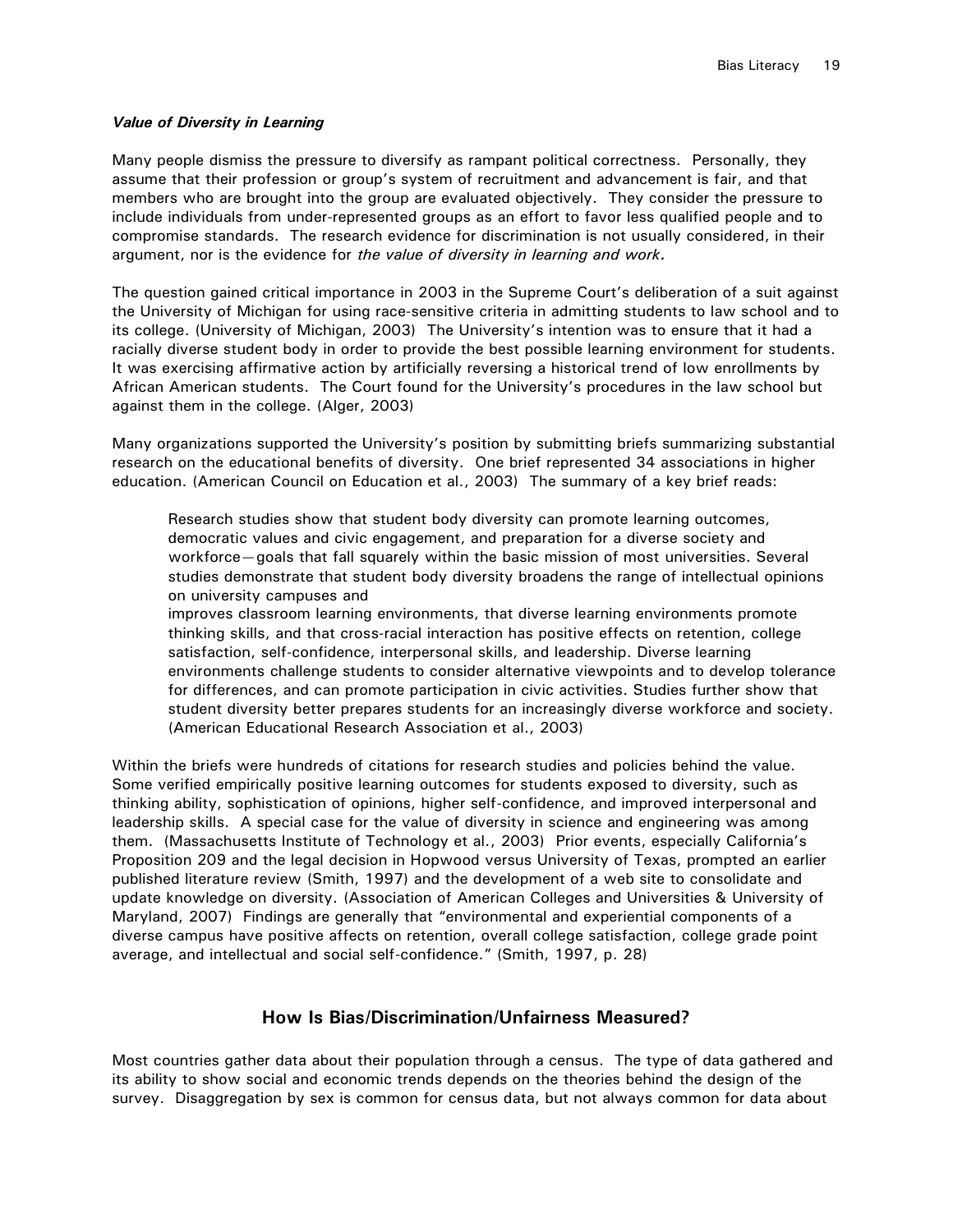occupations or education and other domains of life that are assumed to be neutral and independent of differences due to sex.

International comparisons are problematic due to uneven investments in data collection, lack of infrastructure to gather data, and no universal conceptualization of the issue, for example, women's empowerment. Nevertheless, the international development community has worked to adopt and refine measures related to discrimination and inequity. The United Nations uses a Human Development Index to measure a country's achievements in longevity (life expectancy at birth), knowledge (adult literacy rate and education enrollments), and a decent standard of living (GDP per capital). A **Gender Development Index** is based on the Human Development Index and measures disparities in achievement between men and women. Following an international conference on sustainable development in 1994 and the 1995 Beijing conference on women, the use of a **Gender Empowerment Measure** was introduced. The Gender Empowerment Measure also estimates gender inequality in economic and political spheres of activity. Economic participation and decision making is measured by the percentage of female administrators and managers, and professional and technical workers. Political participation and decision making are measured by the percentage of seats in parliament held by women. Power over economic resources is measured by Women's GDP per capita (PPP US\$). (United Nations Economic Commission for Europe, 2007) Extensive studies have scrutinized the measure and its implementation (Malhotra, Schuler, & Boender, 2002) and refined it. (Williams, 2005; Beteta, 2006)

In the United States, the U.S. Department of Labor, Bureau of Labor Statistics provides Occupational Employment Statistics (2007) which provides extensive, detailed information about employment by occupation, and wages, with analyses down to state and local levels. The web site used to offer breakdowns by sex, but those reports were removed under the George W. Bush administration and the information must now be specially retrieved or requested. Other organizations have made the effort to retrieve the data from BLS and present it for the analysis of occupational segregation by sex. (NAPE, 2007)

The Equal Opportunities for Women and Minorities in Science and Technology Act of 1981 mandated that the National Science Foundation report statistics on under-represented groups in science and engineering. The agency publishes **Science and Engineering Indicators** biannually, and a more detailed volume **Women, Minorities and Persons With Disabilities**. (NSF, 2007) The reports give statistics on enrollments in higher education by field at the undergraduate and graduate levels, disaggregated by race/ethnicity, disability status, and sex, as well as employment in science and engineering. From time to time, the National Science Board issues special reports with greater depth of analysis of statistical trends, for example, **Broadening Participation in Science and Engineering Faculty**. (National Science Board, 2004)

The most detailed statistics on education at the K-12 level are available from the National Center for Education Statistics. Indicators on learning with breakdowns by race/ethnicity and gender are given in the publication of national statistics, for example, the National Assessment of Education Progress (NAEP). Also, special publications such as **[Trends in Educational Equity of Girls & Women: 2004](http://nces.ed.gov/pubsearch/pubsinfo.asp?pubid=2005016)** assemble a series of indicators that examine the extent to which males and females have access to the same educational opportunities, avail themselves equally of these opportunities, perform at similar levels throughout schooling, succeed at similar rates, and reap the same benefits from their educational experiences. (U.S. Department of Education, 2004) It shows, for example, the rates of enrollment in Advanced Placement courses, and compares median scores on national mathematics and science tests.

The Commission on Professionals in Science and Engineering monitors national statistics on human resources in science, engineering and technology. (2007) CPST regularly publishes **Professional Women and Minorities**, which is a detailed reference book of data on human resources presented in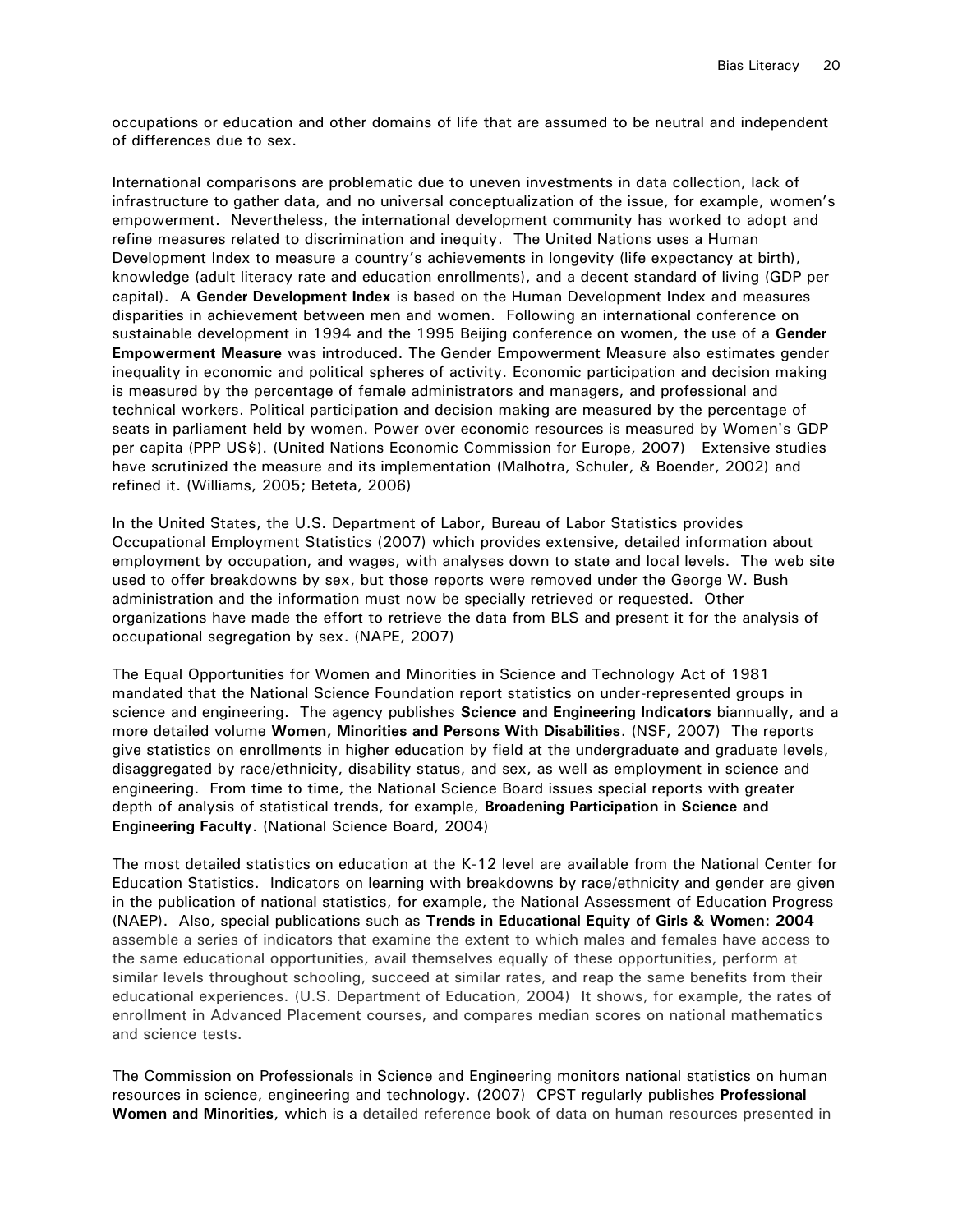over 300 tables with breakouts by sex and minority status. **Professional Women and Minorities** is widely regarded as an authoritative source of data and trends in science and technology. Data on enrollments, degrees, and the general, academic, and federal workforce by field and subfield are included. It has been published biennially for nearly three decades.

A special project reported looked at the top fifty research departments in universities in science and engineering. It compared statistics on graduation rates, by sex and race/ethnicity and with profiles of the faculty. (Nelson & Rogers, 2004; Beutel & Nelson, 2005) Comparing these two datasets showed that leading departments were not hiring women and minorities at nearly the rate as they were graduating. It also showed that less than 15% of full professors in top research departments are women or non-Whites. In the fields of biological sciences, psychology and social sciences, women were up to 15%, but they were much lower in physical sciences and engineering. In addition, Blacks and Hispanics made up 4.1% of faculty, with female Blacks and Hispanics at only 1%.

The American Association of University Professors (2006) looked at **four indicators for "faculty gender equity"** (across all fields in higher education, not just science and engineering):

- 1. Employment status (are women employed as faculty full-time tenure-track or other?0
- 2. Tenure status (non-tenure track, tenure-track, tenured; by type of institution)
- 3. Full professor rank (percentage of women by type of institution)
- 4. Average salary (salaries by rank and across all academic ranks)

The National Science Foundation's ADVANCE program (NSF, 2007a) funded a number of institutions with the aim of institutional transformation in advancing female faculty. A number of projects have developed very detailed measurements to quantify progress. One evaluation (De Cohen & Clewell, 2006) for example, employed the following measures:

- Faculty in science and engineering by gender
- Faculty in tenured/tenure-track positions by gender and rank
- Faculty in non-tenure-track positions by gender and rank
- Faculty in administrative positions by gender
- Faculty in endowed/named chairs/professorships by gender
- Faculty on promotion and tenure committees by gender
- Tenure promotion outcomes (baseline and during grant) by gender
- Years in rank by gender
- Time at institution and differential attrition by gender
- Salaries of scientists and engineers (faculty) by gender (with controls)
- Space allocation by gender (with controls)
- Start-up packages of newly hired S&E faculty by gender (with controls)

## **Changing the Status Quo**

## *Agents for Change*

There are many motivations for working against bias and discrimination. Individuals and organizations may find themselves lumped together when their agendas are truly different, and actually narrowly intended:

**Fairness and social justice** – harkening back to America's purest principles of equality and legal mandates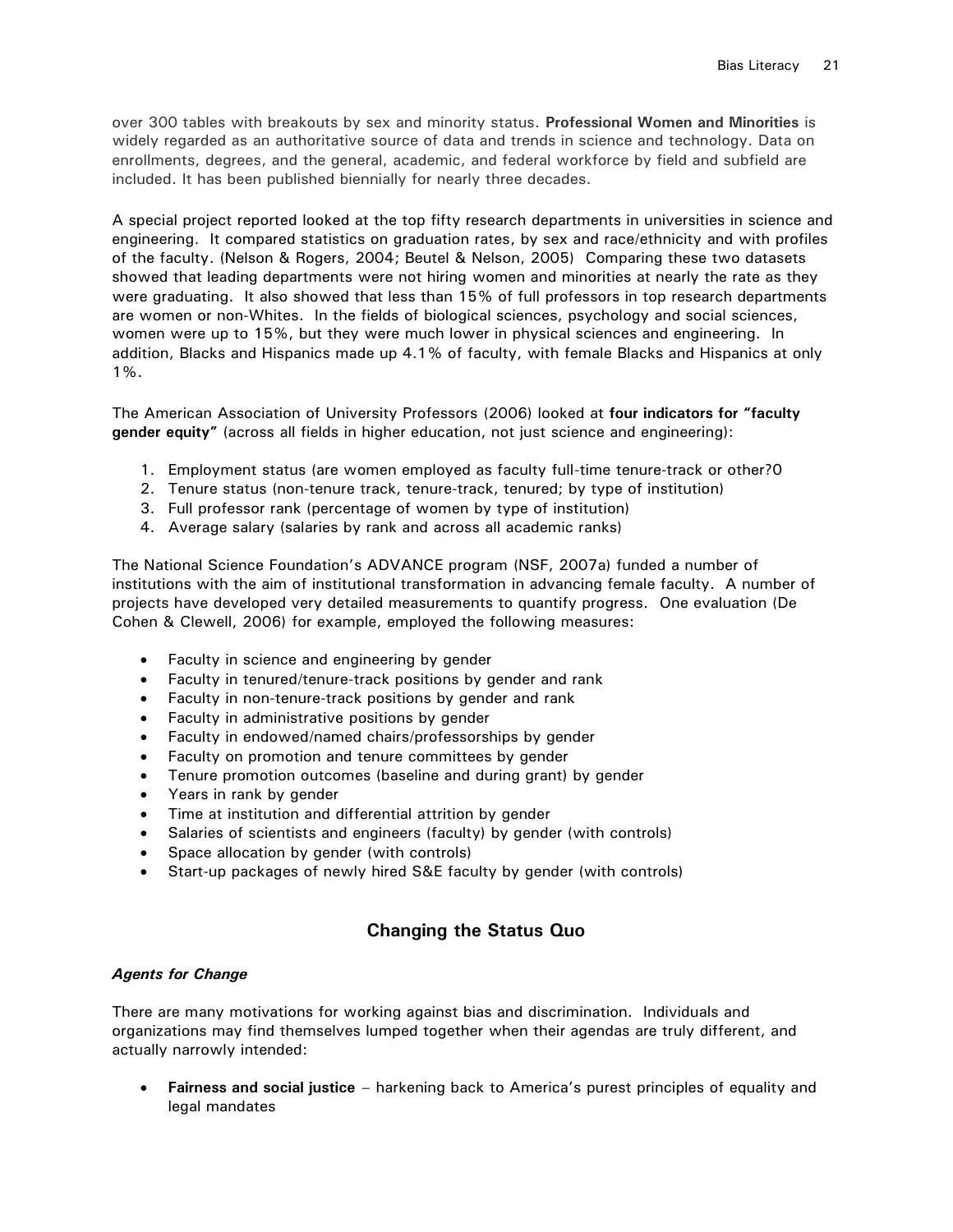- **Wider educational opportunity** for the purpose of greater literacy in a complex society
- **Empowerment of women and minorities** to redress historical disadvantage
- **Rational human resource development** to stay responsive to demographic trends, a global economy, and diverse customers
- **National economic and technological competitiveness** recruiting more good talent to build intellectual and economic capacities to maintain America's lead in productivity and growth

A growing constellation of organizations is engaged in promoting diversity:

- **Federal agencies** have diversity policies and programs. The National Science Foundation requires every grant application to address "broader societal impacts," (NSF, 2007b) which means pushing science to people it does not reach as well as it should. NSF has a division for human resource development, (NSF, 2007c) and special initiatives. The National Institutes for Health in the U.S. Department of Health and Human Services asks grant applicants to include a "Recruitment and Retention Plan to Enhance Diversity." (2007)
- **The National Academy of Science (Committee for Women) and the National Academy for Engineering**
- **Professional associations** specializing in the issue:
	- o American Association for Women in Science (AWIS)
	- o American Association of University Women (AAUW)
	- o Commission on Professionals in Science and Technology (CPST)
	- o National Action Council for Minorities in Engineering (NACME)
	- o National Alliance for Partnerships in Equity (NAPE)
	- o National Association of Diversity Officers in Higher Education (NADOHE)
	- o National Society of Black Engineers (NSBE)
	- o Society of Hispanic Professional Engineers (SHPE)
	- o Society of Women Engineers (SWE)
	- o Women in Engineering Professional Advocates Network (WEPAN)
- **Professional associations with a specializing unit**:
	- o American Association for the Advancement of Science (AAAS), Center for Advancing Science and Engineering Capacity
	- o American Association of Physics Teachers (AAPT), Committee on Women
	- o American Council on Education (ACE), Office of Women in Higher Education
	- o American Educational Research Association (AERA), Research on Women and Education Special Interest Group
	- o American Institute of Physics (AIP)
	- o American Physical Society (APS), Committee on the Status of Women in Physics
	- o American Society for Engineering Education (ASEE), Women in Engineering Division
	- o Association for Computing Machinery (ACM), Committee on Women in Computing
	- o Association of American Colleges and Universities (AACU), Program on the Status and Education of Women
- **Centers and institutes**
	- o Anita Borg Institute
	- o National Center for Women in Information Technology (NCWIT)
	- o Building Engineering and Science Talent (BEST)
- **Programs and centers embedded in universities**, for example: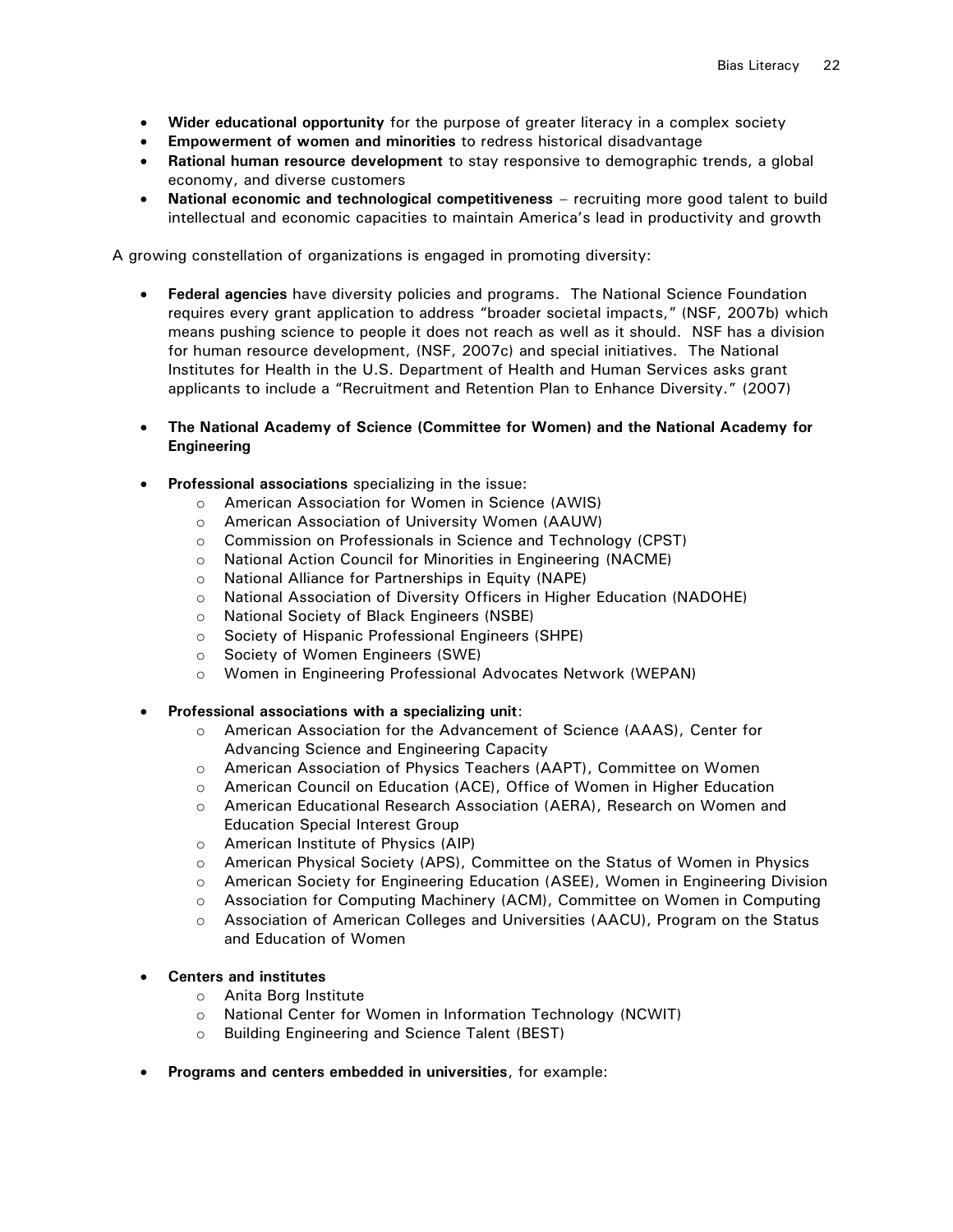- $\circ$  Georgia Tech, ADVANCE Program<sup>2</sup>
- o University of Washington, Office of Minority Affairs and Diversity
- o Arizona State University, Women in Applied Science and Engineering and Minorities in Engineering
- **Corporations** investing in diversity, for example:
	- o L'Oreal
	- o IBM
	- o HP
	- o Dupont

## There are many **published reports and compendia of best practices or model programs**:

- Beyond Bias and Barriers, from the National Academy of Sciences
- Land of Plenty, A Bridge for All, The Talent Imperative, Quiet Crisis from BEST
- New Formulas for America's Workforce, New Formulas for America's Workforce 2, and New Tools for America's Workforce from the National Science Foundation

## And **rich web sites**:

- [www.diversityweb.org](http://www.diversityweb.org/)
- www.swe.org
- [www.umbc.edu/cwit/](http://www.umbc.edu/cwit/)
- www.aip.org

## *Accountability*

l

There are many ways organizations are held accountable for good and bad performance regarding discrimination: publicity, awards, individual and class action lawsuits, and oversight by government organizations that are required, in their programs, contracts, and funding, to comply with the law.

Recently there was movement to use the provisions of Title IX to put pressure on universities to address inequities in science and engineering higher education. Senators Ron Wyden (D-OR) and Barbara Boxer (D-CA) sponsored legislation that mandated the General Accounting Office to audit Federal science agencies' oversight of Title IX in 2004. (Title IX applies to any organization receiving Federal funding; grantees are obligated to assure equal educational opportunity.) The GAO Report (2004) found that Title IX could provide the basis for reviewing research institutions and assessing whether they are discriminating in the treatment of students and faculty. They could look at universities where, for example, a relatively low number of women go on to graduate study or where relatively few qualified women are hired even though they are available in the national candidate pool. National statistics reveal problem areas, and local statistics can show where universities are not making an effort to address and eliminate discriminatory policies and practices. There was little follow-up on the GAO Report. The potential for action does not go away as long as Title IX is the law.

 $^2$  The Georgia Tech ADVANCE program developed the ADEPT (Awareness of Decisions in Evaluating Promotion  $^2$ and Tenure) tool. It is a software application for candidates coming up for promotion and tenure and for members of evaluation committees, presenting case studies, simulations of discussion, and activities that help identify forms of bias often encountered during the process of review. See [http://www.adept.gatech.edu](http://www.adept.gatech.edu/)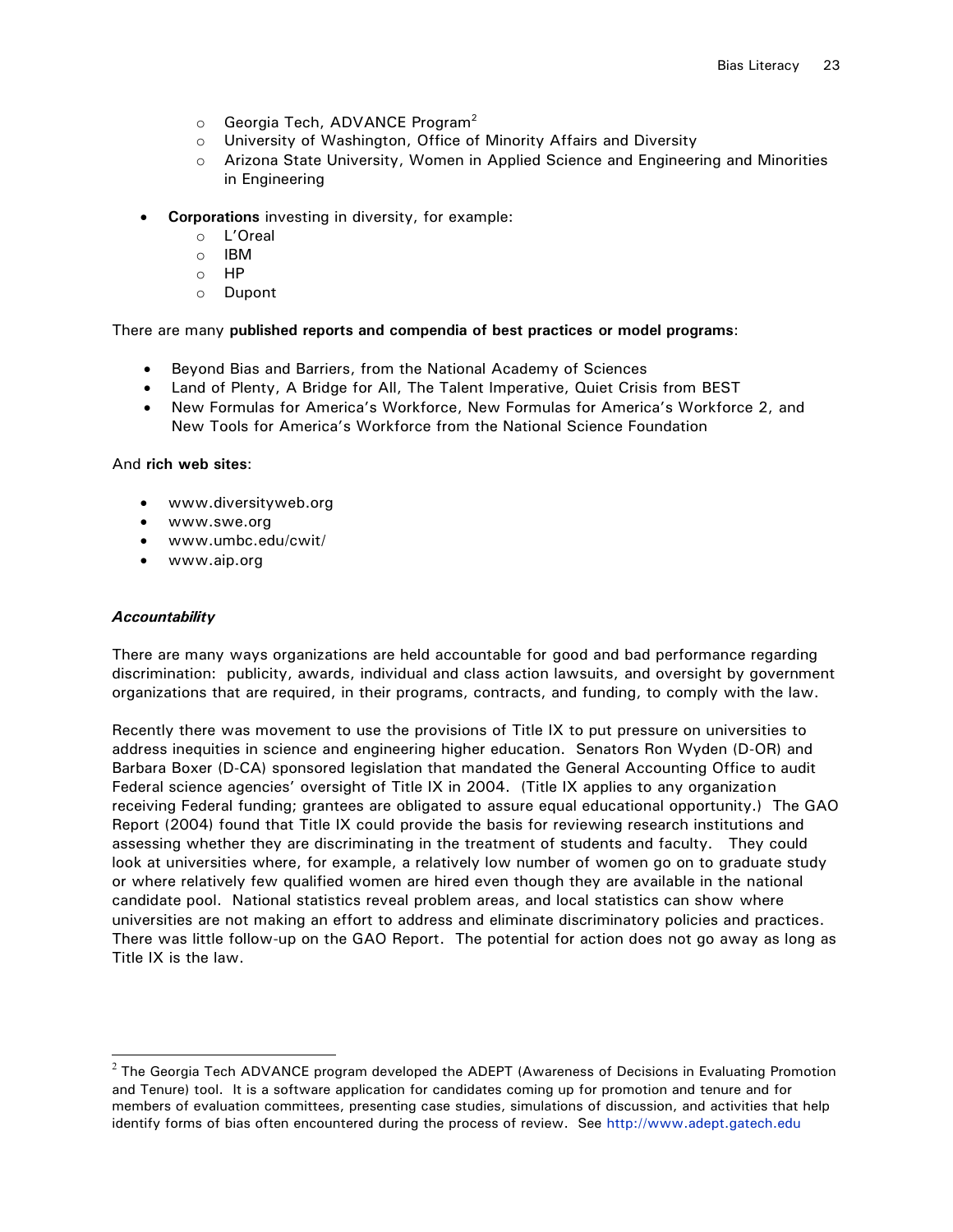## **Conclusion**

The history of democracy and education in the United States illustrates a progression toward truer realization of equality. We have moved from a country run by a small handful of upper-class white men to one that gradually shared education and power with other groups. The abolishment of slavery, the vote to women, opening of education, and the myriad of laws and practices that these movements represent are not clean jumps over a transom.

Early philosophical assumptions about the inferiority of women and of other races are embedded in our religions and folklore and still persist. Now modern brain research is finding differences in cognitive preferences and in brain processing patterns between men and women. The differences that they identify do not indicate that men and women, or particular races, are determined from birth in capacity and interest for learning, work, and particular careers. The spectrum of interest and ability by sex and by race is not so different that it determines who should be in certain careers and who should be in power. From cross-cultural comparisons, we see that innate genetic differences do not explain global variations in who does what kind of work and who holds power. For example, we have evidence that Japanese girls can outperform Caucasian American boys in mathematics. That does not mean that we should direct Japanese girls into our advanced mathematics professions, and steer Caucasian American boys away, nor do we need to, in order to achieve excellence.

It is not easy to change our minds. It may be a function of our brains to resist locking on schema and stereotypes once they are learned:

Neuroscientists have recently shown that biases in thinking are built into the very way the brain processes information - all brains, regardless of their owner's political affiliation. In a study of people who were being monitored by magnetic resonance imaging while they were trying to process dissonant or consonant information about George Bush or John Kerry, researchers found that the reasoning areas of the brain virtually shut down when participants were confronted with dissonant information, and the emotion circuits of the brain lit up happily when consonance was restored. Researchers also showed that reading information that goes against your point of view can make you all the more convinced you are right. So there is a neurological basis for the observation that once our minds are made up, it is hard to change them. (Tavris & Aronson, 2007)

For profound personal change, we may have to depend on real-life, personal experiences that confront our bias. White soldiers in World War II who were rescued or saved by African American or Japanese conscripts saw them as valued peers for the first time. An older white male whose life was saved by a Black female physician changed his mind about his assumptions.

An advice columnist captured the problem of attitude, talking about a father who showed no interest in a daughter:

If he continues to put girls and boys in neat little unequal boxes ... then it's time to ask why. Pick any reason, that he's ignorant, 'old school,' controlling, angry, in a rut ... you still have the same common denominator. Fear. The clearer we draw our distinctions, the less gray we need to navigate, the fewer unknowns we need to face, the less we need to learn about ourselves or others, and the less we have to try. Trying, on the other hand, is scary. (Hax, 2007)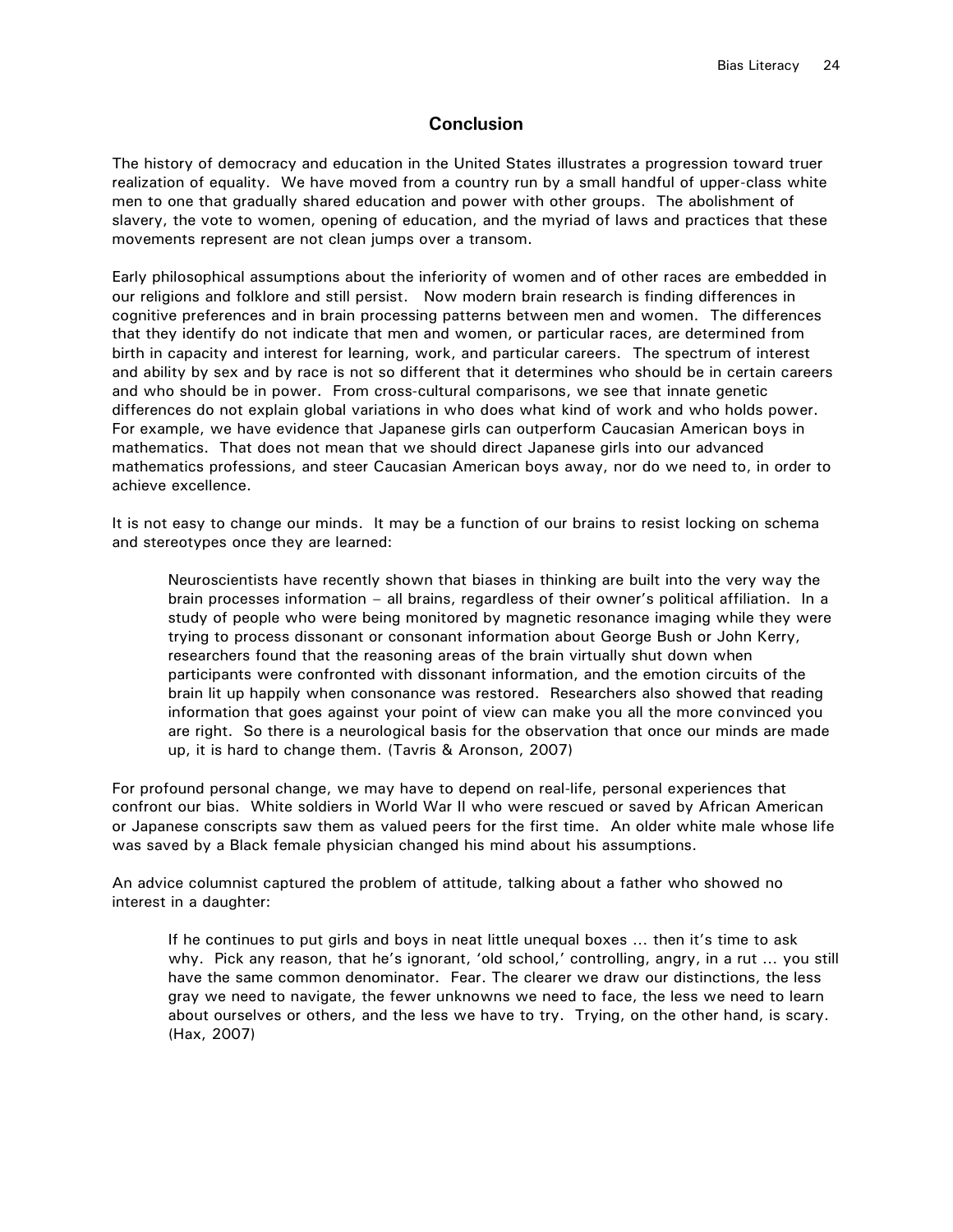#### REFERENCE LIST

- Alger, J. (2003). *Summary of Supreme Court Decisions in Admissions Cases, U.S. Supreme Court – June 23, 2003*. Downloaded October 2, 2007 from <http://www.vpcomm.umich.edu/admissions/overview/cases-summary.html>
- American Association of University Professors (2006). *AAUP Faculty Gender Equity Indicators 2006*. By Martha S. West and John W. Curtis. Downloaded October 2, 2007 from <http://www.aaup.org/AAUP/pubsres/research/geneq2006>
- American Council on Education et al. *Brief of amici curiae American Council on Education et al., Nos. 01-1333, 01-1415*, *0101418. Gratz et al. v Bollinger et al.* Downloaded October 2, 2007 from [http://www.vpcomm.umich.edu/admissions/legal/gra\\_amicus/gra\\_ace.html](http://www.vpcomm.umich.edu/admissions/legal/gra_amicus/gra_ace.html)
- American Educational Research Association, Association of American Colleges and Universities, & American Association for Higher Education**.** *Brief of amici curiae in support of the respondents, No. 02-516, Gratz et al. v Bollinger et al.* Downloaded October 2, 2007 from [http://www.vpcomm.umich.edu/admissions/legal/gra\\_amicus-ussc/um/AERA-gra.pdf](http://www.vpcomm.umich.edu/admissions/legal/gra_amicus-ussc/um/AERA-gra.pdf)
- Association of American Colleges and Universities and University of Maryland (2007). *DiversityWeb*. <http://www.diversityweb.org/>
- Building Engineering and Science Talent (2004). *A Bridge for All: Higher Education Design Principles to Broaden Participation in Science, Technology, Engineering and Mathematics*. Downloaded January 9, 2008 from [http://www.bestworkforce.org/PDFdocs/BEST\\_BridgeforAll\\_HighEdFINAL.pdf](http://www.bestworkforce.org/PDFdocs/BEST_BridgeforAll_HighEdFINAL.pdf)
- Building Engineering and Science Talent (2004). *The Talent Imperative: Diversifying America's Science and Engineering Workforce*. Downloaded January 9, 2008 from [http://www.bestworkforce.org/PDFdocs/BESTTalentImperative\\_FullReport.pdf](http://www.bestworkforce.org/PDFdocs/BESTTalentImperative_FullReport.pdf)
- Building Engineering and Science Talent (2005?). *Quiet Crisis: Falling Short in Producing American Scientific and Technical Talent.* Downloaded January 9, 2008 from [http://www.bestworkforce.org/PDFdocs/Quiet\\_Crisis.pdf](http://www.bestworkforce.org/PDFdocs/Quiet_Crisis.pdf)
- Beteta, H.C. (2007). What is missing in measures of women's empowerment? *Journal of Human Development*, 7:2, July 2006, pp. 221-241.
- Beutel, A.M. & Nelson, D.J. (2005). The Gender and Race-Ethnicity of Faculty in Top Science and Engineering Research Departments. *Journal of Women and Minorities in Science and Engineering,* 11(4).
- Blumenthal, K. (2005, July 6). Title IX's Next Hurdle. *The Wall Street Journal*, p. B1.
- Brainard, S. & Carlin, L. (1997). A Longitudinal Study of Undergraduate Women in Engineering and Science. *Proceedings of 1997 ASEE/IEEE Frontiers in Education Conference.*
- Bujaki, M.L. & McKeen, C.A. (1998). Hours spent on household tasks by business school graduates. *Women in Management Review, 13(* 3), 105-113.
- Catalyst, Inc. (2000a). *Cracking the Glass Ceiling: Catalyst's Research on Women in Corporate Management #16133*. Downloaded September 10, 2007 from http://www.catalyst.org/xcart/product.php?productid=16133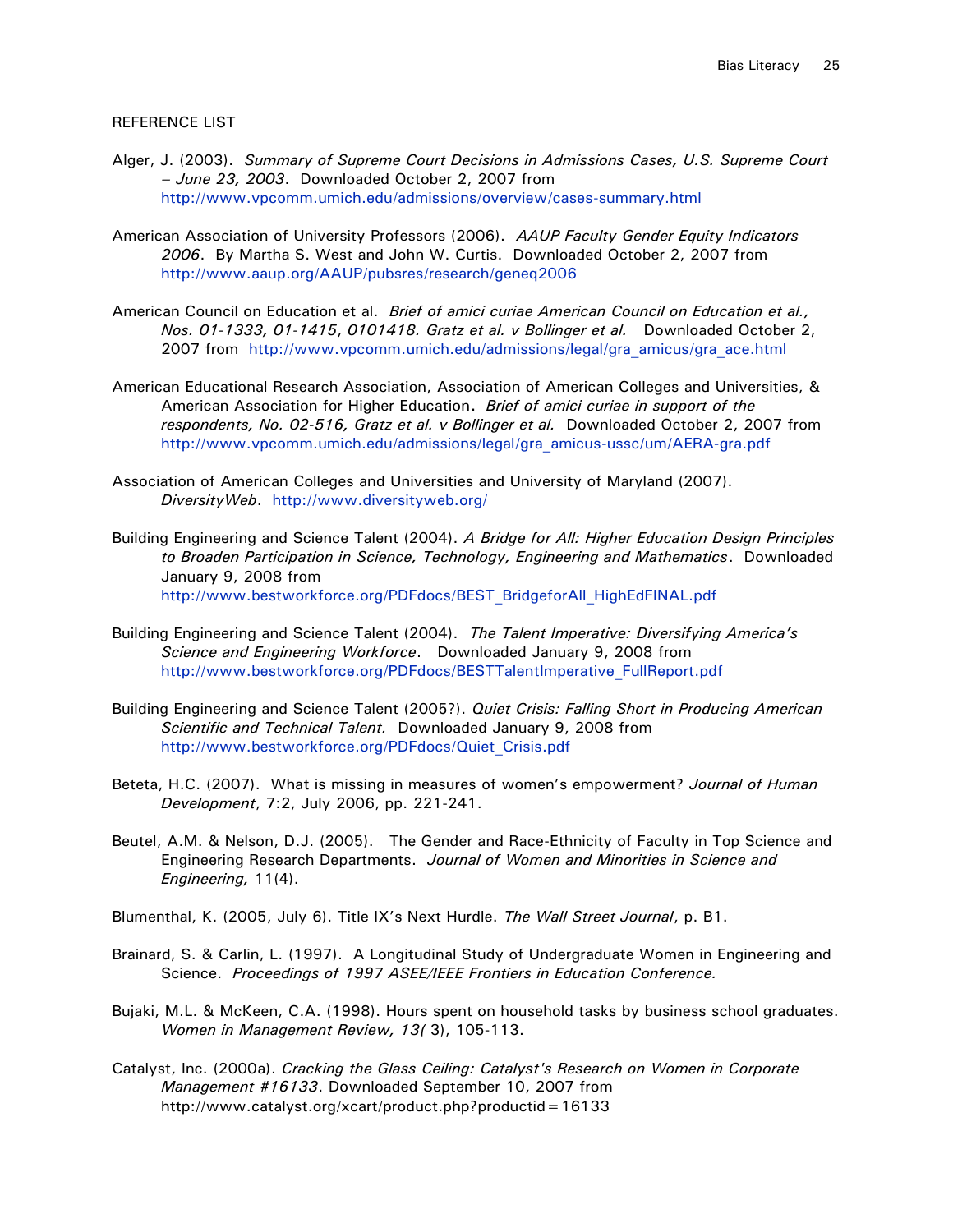Catalyst, Inc. (2000b). Women and the MBA: Gateway to Opportunity. New York, NY.

Catalyst, Inc. (2007). <http://www.catalyst.org/>

- Charles, M. & Grusky, B. (2004)**.** *Occupational Ghettos: the Worldwide Segregation of Women and Men***.** Stanford, CA: Stanford University Press.
- Chen, Tina T. & Farr, J.L. (2007). An empirical test of the glass ceiling effect for Asian Americans in science and engineering. In R.J. Burke & M.C.Mattis (Eds.), *Women and Minorities in Science, Technology, Engineering and Mathematics: Upping the numbers* (pp. 128-156). Cheltenham, UK: Edward Elgar Publishing Lmtd.
- Commission on Professionals in Science and Engineering (2007). *Workforce data.*  <http://www.cpst.org/>
- Commission on the Advancement of Women and Minorities in in Science, Engineering, and Technology Development (2000). *Land of Plenty: Diversity as America's Competitive Edge in Science, Engineering and Technology.* Downloaded January 9, 2008 from http://www.nsf.gov/publications/pub\_summ.jsp?ods\_key = cawmset0409
- Committee on Maximizing the Potential of Women in Academic Science and Engineering (2007). *Beyond Bias and Barriers: Fulfilling the potential of women in academic science and engineering.* Committee on Maximizing the Potential of Women in Academic Science and Engineering / Committee on Science, Engineering, and Public Policy.
- Coontz, S. (2007). Motherhood Stalls When Women Can't Work. *Hartford Courant*, May 13, 2007. Copyright Council on Contemporary Families. Downloaded September 10, 2007 from [http://www.contemporaryfamilies.org/subtemplate.php?t=pressReleases&ext=motherhoodst](http://www.contemporaryfamilies.org/subtemplate.php?t=pressReleases&ext=motherhoodstalls) [alls](http://www.contemporaryfamilies.org/subtemplate.php?t=pressReleases&ext=motherhoodstalls)
- Crittenden, A. (2001). *The Price of Motherhood*. NY: Henry Holt & Co.
- De Cohen, C.C. & Clewell, B.C. (2006). *External Evaluation of the ADVANCE Program Georgia Institute of Technology: Year Four Report.* Downloaded October 2, 2007 from <http://www.advance.gatech.edu/files/GTYearFourReport.pdf>
- Fain, J. (2007a). *Occupational Segregation Home Page, 20 Leading Occupations of Employed Women, 1997 Annual Averages*. Downloaded September 10, 2007 from [http://spears.okstate.edu/home/jrfain/legacy/occseg/20\\_Leading%20Occupations.html](http://spears.okstate.edu/home/jrfain/legacy/occseg/20_Leading%20Occupations.html)
- Fain, J. (2007b). *Occupational Segregation Home Page, Non-traditional Occupations For Employed Women in 1997.* Downloaded September 10, 2007 from <http://spears.okstate.edu/home/jrfain/legacy/occseg/NontraditionalOcc.html>
- Goldin, C. (1995). *Career and Family: Women Look to the Past, Working Paper No. 5188***.** Cambridge MA: National Bureau of Economic Research.
- Goodman, I.F. & Cunningham, M.L. (2002). *Final Report of the Women's Experiences in College Engineering (WECE) Project.*Downloaded September 10, 2007 from [http://www.grginc.com/WECE\\_FINAL\\_REPORT.pdf](http://www.grginc.com/WECE_FINAL_REPORT.pdf)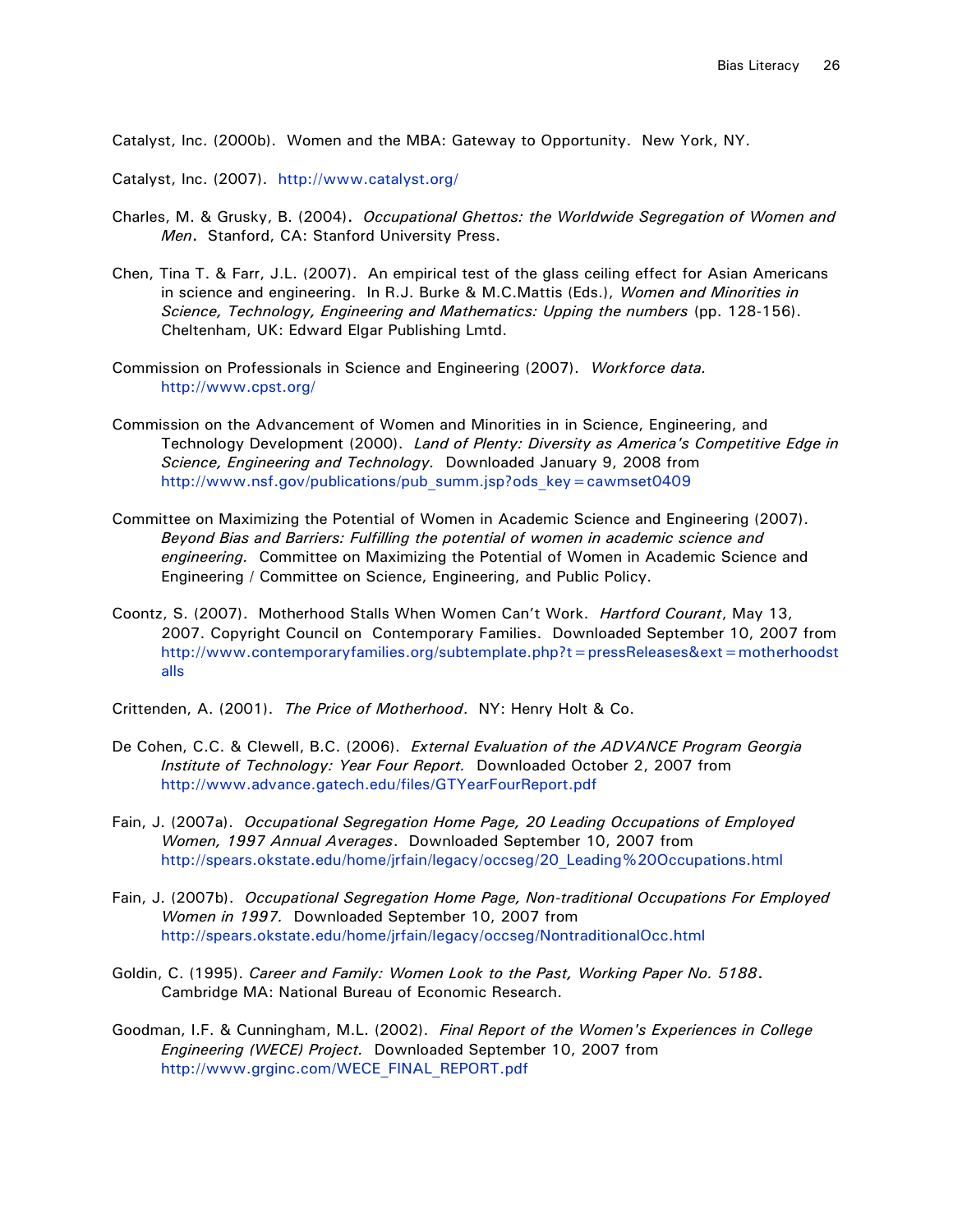Hartman, H. & Hartman, M. (2006). Leaving Engineering: Lessons from Rowan University's College of Engineering. *Journal of Engineering Education,* January, 2006.

Harvard University (2007). *Project Implicit*. [https://implicit.harvard.edu](https://implicit.harvard.edu/)

Hax, C. (2007, July 29). Tell Me About It. *Washington Post, Sunday Source*.

- Heckman, J.J. (2006). Skill Formation and the Economics of Investing in Disadvantaged Children. *Science, 312* (30 June 2006), pp. 1900-1901.
- Malhotra, A., Schuler, S.R. & Boender, C. (2002). *Measuring Women's Empowerment as a Variable in International Development.* Prepared for the World Bank Workshop on Poverty and Gender. Downloaded on October 4 from <http://www.aed.org/LeadershipandDemocracy/upload/MeasuringWomen.pdf>
- Martin, C.L. & Halverson, C.F. (1981). A schematic processing model of sex typing and stereotyping in children. *Child Development*, 52, pp. 1119-34.
- Martell, R.F., Lane, D. M., & Emrich, C. (1996). Male-female differences: A computer simulation. *American Psychologist* 51:157-58.
- Massachusetts Institute of Technology (1999). *A Study of the Women Faculty in Science at MIT.*  Introductory Comments by Robert J. Birgeneau. Downloaded January 7, 2008 from <http://web.mit.edu/fnl/women/Birgfnl.html>
- Massachusetts Institute of Technology et al. (2003). *Brief of amici curiae in support of the respondents, No. 02-241, 02-516.* Downloaded January 9, 2008 from [http://www.vpcomm.umich.edu/admissions/legal/gru\\_amicus-ussc/um/MITfinal-both.doc](http://www.vpcomm.umich.edu/admissions/legal/gru_amicus-ussc/um/MITfinal-both.doc)
- Merit Systems Protection Board (1992). *A Question of Equity: Women and the Glass Ceiling: A Report to the President and the Congress,* October 1992
- National Alliance for Partnerships in Equity (2006). *Non-traditional Occupations SOC/CIP/Career Clusters/DOE Pathways Crosswalks*. Downloaded September10, 2007 from [http://www.napequity.org/nape\\_publications.htm](http://www.napequity.org/nape_publications.htm)
- National Coalition for Women and Girls in Education (2002). *Title IX at 30: Report Card on Gender Equity.* Retrieved September 10, 2007 from<http://www.ncwge.org/pubs-reports.html>
- National Science Board (2004*). Broadening Participation in Science and Engineering Faculty. NSF 04-41.* Downloaded October 2, 2007 from <http://www.nsf.gov/pubs/2004/nsb0441/nsb0441.pdf>
- National Science Foundation (2007a). *ADVANCE: Increasing the Participation and Advancement of Women in Academic Science and Engineering Careers.*  http://www.nsf.gov/funding/pgm\_summ.jsp?pims\_id=5383&from=fund
- National Science Foundation (2007b). *Merit Review Broader Impacts Criterion: Representative Activities*. Downloaded January 7, 2008 from http://www.nsf.gov/pubs/gpg/broaderimpacts.pdf
- National Science Foundation (2007c). *Division of Human Resource Development*. http://www.nsf.gov/div/index.jsp?div=HRD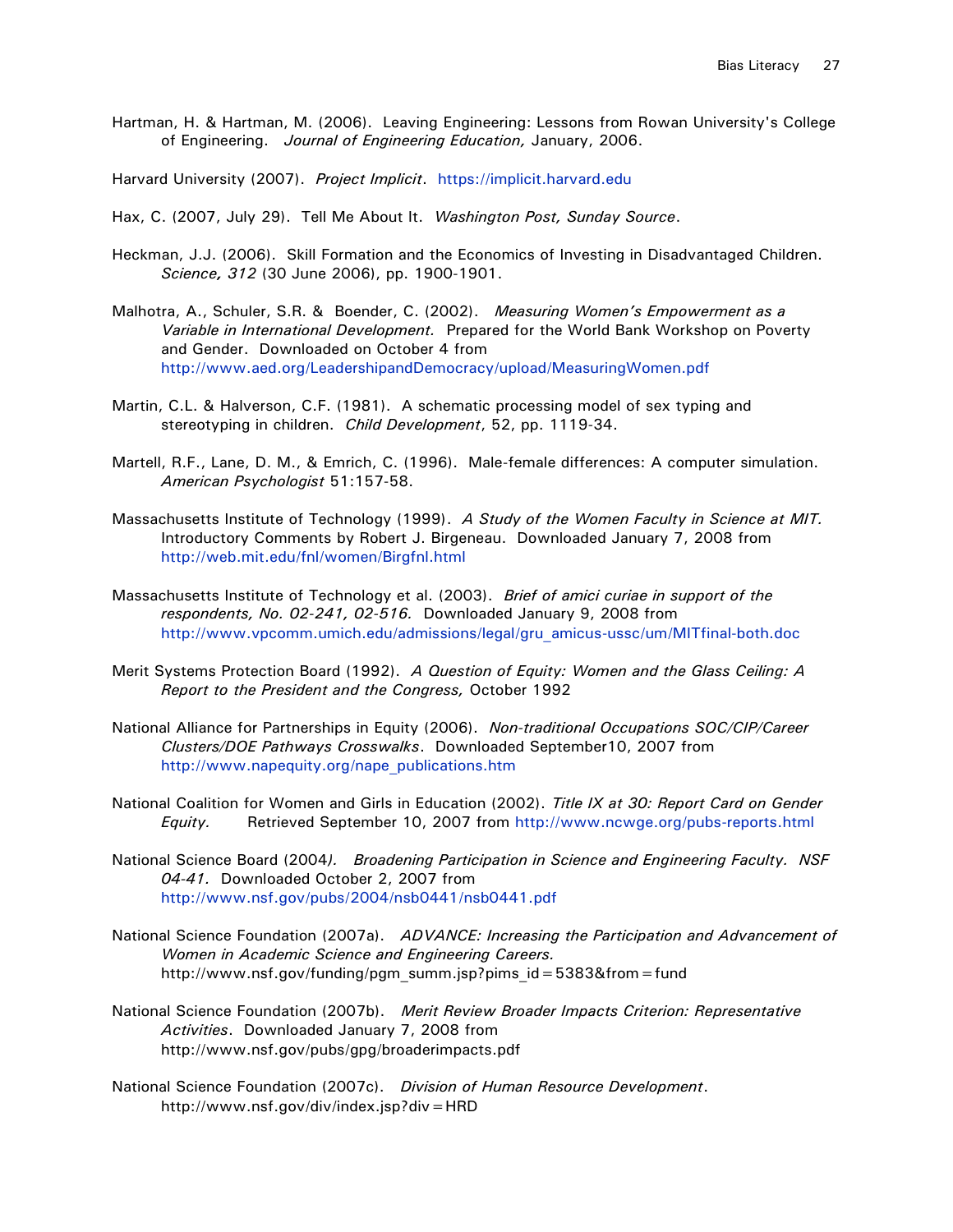- National Science Foundation (2007d). *New Formulas for America's Workforce: Girls in Science and Engineering (NSF 03-207)*. Downloaded January 9, 2008 from <http://www.nsf.gov/ehr/hrd/Newformulas/newformulas.jsp>
- National Science Foundation (2007e). *New Formulas for America's Workforce 2: Girls in Science and Engineering (NSF 06-60).* Downloaded January 9, 2008 from <http://www.nsf.gov/ehr/hrd/Newformulas/newformulas.jsp>
- National Science Foundation (2007f). *New Tools for America's Workforce: Girls in Science and Engineering (NSF 06-59)*. Downloaded January 9, 2008 from <http://www.nsf.gov/ehr/hrd/Newformulas/newformulas.jsp>
- National Science Foundation, Division of Science Resources Statistics (2003). *Characteristics of Doctoral Scientists and Engineers in the United States: 2003, NSF 06-320.* Arlington, VA: National Science Foundation*.* Project Officer, John Tsapogas. Table 3 downloaded on September 10, 2007 from <http://www.nsf.gov/statistics/nsf06320/>
- National Science Foundation, Division of Science Resources Statistics (2007). *Science and Engineering Statistics*. <http://www.nsf.gov/statistics/>
- Nelson, D.J. & Rogers, D.C. (2005). *A National Analysis of Diversity in Science and Engineering Faculties at Research Universities.* Downloaded October 2, 2007 from <http://cheminfo.ou.edu/~djn/diversity/briefings/Diversity%20Report%20Final.pdf> and later updates in [http://cheminfo.chem.ou.edu/faculty/djn/diversity/Faculty\\_Tables\\_FY07/07Report.pdf](http://cheminfo.chem.ou.edu/faculty/djn/diversity/Faculty_Tables_FY07/07Report.pdf)
- Powell, A., Bagilhole, B. & Dainty, A. (2007). The Good, the bad and the ugly: women engineering students' experiences of UK higher education. In R.J. Burke & M.C.Mattis (Eds.), *Women and Minorities in Science, Technology, Engineering and Mathematics: Upping the numbers*  (pp. 47-70). Cheltenham, UK: Edward Elgar Publishing Lmtd
- Rosenthal, R. & Jacobson, L. (1968). Pygmalion in the Classroom. New York, NY:Holt, Rinehart & Winston.
- Rutgers University Center for Women and Work (2002). *Fact Sheet #1 Facts About Working Women*. Downloaded September 10, 2007 from <http://www.cww.rutgers.edu/dataPages/FactSheet1.pdf>
- Seymour, E. & Hewitt, N. (1997)**.** *Talking about Leaving: Why Undergraduates leave the Sciences*. Westview Press.
- Sloan Work and Family Research Network (2007). *Work-Family Encyclopedia*. [http://wfnetwork.bc.edu](http://wfnetwork.bc.edu/)
- Smith, Daryl G. et al. (1997). *Diversity Works: the Emerging Picture of How Students Benefit.* Washington, DC: Association of American Colleges and Universities.
- Steele, C.M. & Aronson, J. (1995). Stereotype threat and the intellectual test performance of African Americans. *Journal of Personality and Social Psychology, 69,*797-811.
- Steele, J.R., Reisz, L., Williams, A. & Kawakami, K. (2007). Women in mathematics: examining the hidden barriers that gender stereotypes can impose. In R.J. Burke & M.C.Mattis (Eds.),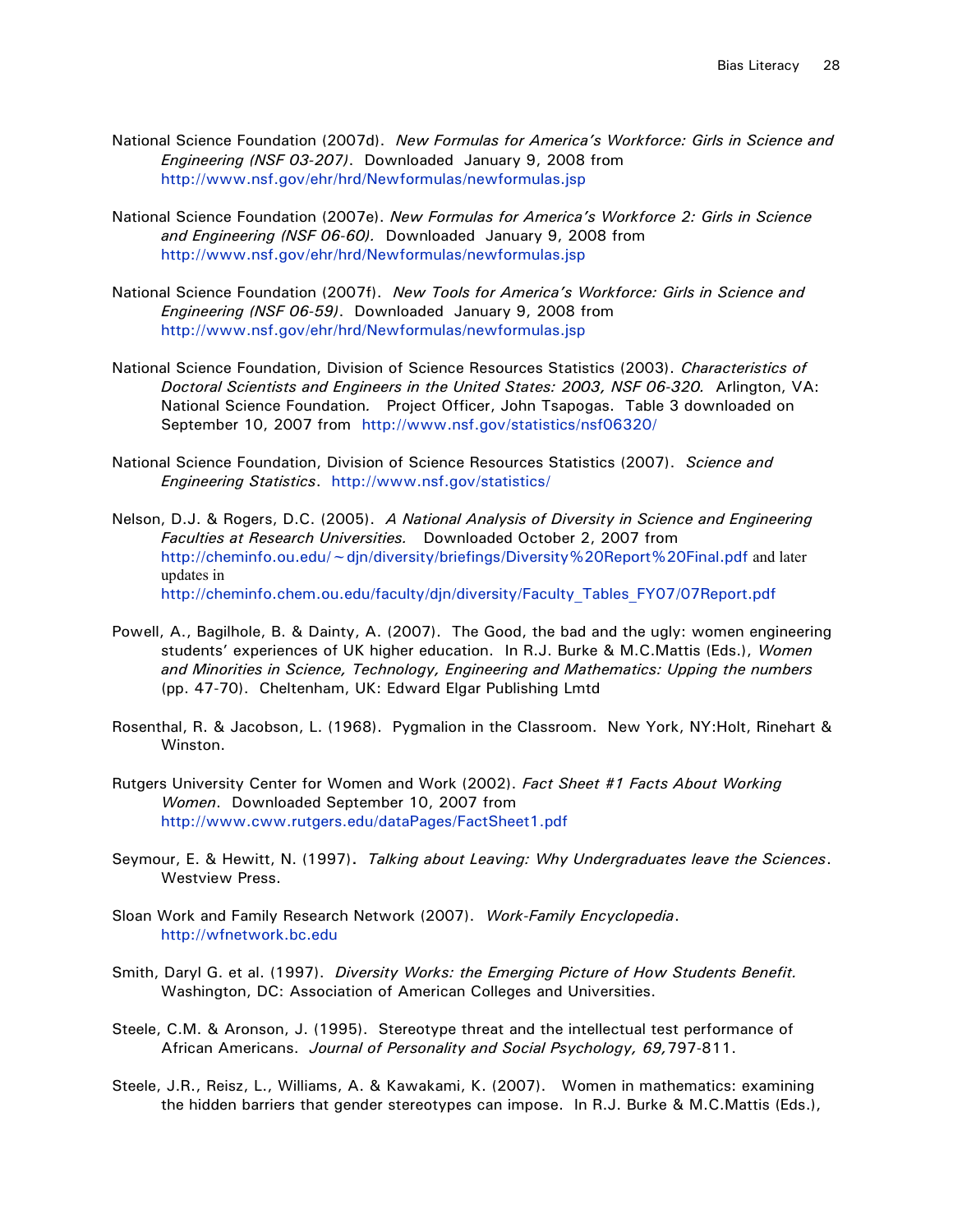*Women and Minorities in Science, Technology, Engineering and Mathematics: Upping the numbers* (pp. 159-182). Cheltenham, UK: Edward Elgar Publishing Lmtd.

- Steinpreis, R.E., Anders, K.A., and D. Ritzke (1999). The Impact of Gender on the Review of Curricula Vitae of Job Applicants and Tenure Candidates: A National empirical study. *Sex Roles: A Journal of Research,* 41(7-8), 509-528.
- Tavris, C. & Aronson, E. (2007)**.** *Mistakes Were Made (But Not By Me).* AARP Bulletin, June 2007.
- The Associated Press (2007, May 22) *U.S. workplace not family-oriented*. Downloaded January 8, 2008 from<http://www.msnbc.msn.com/id/16907584>
- Trix, F. and C. Psenka (2003). Exploring the Color of Glass: Letters of Recommendation for Female and Male Medical Faculty. *Discourse & Society*, 14(2), 191-220.
- United Nations Economic Commission for Europe (2007). *Glossary*. Downloaded on October 4, 2007 at<http://www.unece.org/stats/gender/glossary/g.html> .
- U.S. Bureau of Labor Statistics (2007). Standard Occupational Classification (SOC) System. Downloaded September 10, 2007 from<http://www.bls.gov/soc/home.htm>
- U.S. Bureau of Labor Statistics (2007). *Occupational Employment Statistics*. Downloaded October 2, 2007 from<http://www.bls.gov/oes/home.htm>
- U.S. Department of Education, Institute of Education Sciences, National Center for Education Statistics (2004). *Trends in Educational Equity of Girls & Women*. Downloaded October 2, 2007 from <http://nces.ed.gov/pubsearch/pubsinfo.asp?pubid=2005016>
- U.S. Department of Education, Institute for Education Studies, National Center for Education Statistics (2006). *Table 9. Number persons age 18 and over, by highest level of education attained, age, sex, and race/ethnicity: 2006*. Downloaded September 10, 2007 from [http://nces.ed.gov/programs/digest/d06/tables/dt06\\_009.asp?referrer=list](http://nces.ed.gov/programs/digest/d06/tables/dt06_009.asp?referrer=list)
- U.S. Department of Health and Human Services, National Institutes for Health (2007). *Recruitment and Retention Plan to Enhance Diversity.* [http://grants1.nih.gov/training/faq\\_diversity.htm](http://grants1.nih.gov/training/faq_diversity.htm)
- U.S. Glass Ceiling Commission (1995). *A Solid Investment: Making Full Use of the Nation's Human Capital, Final Report of the Commission.* Washington, DC: U.S. Government Printing Office. Downloaded September 10, 2007 from http://digitalcommons.ilr.cornell.edu/key\_workplace/120/
- U.S. Government Accountability Office (2004). *Gender Issues: Women's participation in the sciences has increased, but agencies need to do more to ensure compliance with Title IX.* Downloaded January 9, 2008 from http://www.gao.gov/new.items/d04639.pdf
- University of Michigan (2003). *Admissions Lawsuits*. Downloaded October 2, 2007 from <http://www.vpcomm.umich.edu/admissions/overview/>

Valian, V. (1998). *Why So Slow? The Advancement of women*. Cambridge, MA: MIT Press.

Walker, J.P. & Swiss, D.J. (1993). *Women and the Work/Family Dilemma*. NY: John Wiley & Sons.

Wenneras, C. & Wold, A. (1997). Nepotism and sexism in. peer-review*. Nature 387*, 341-343.